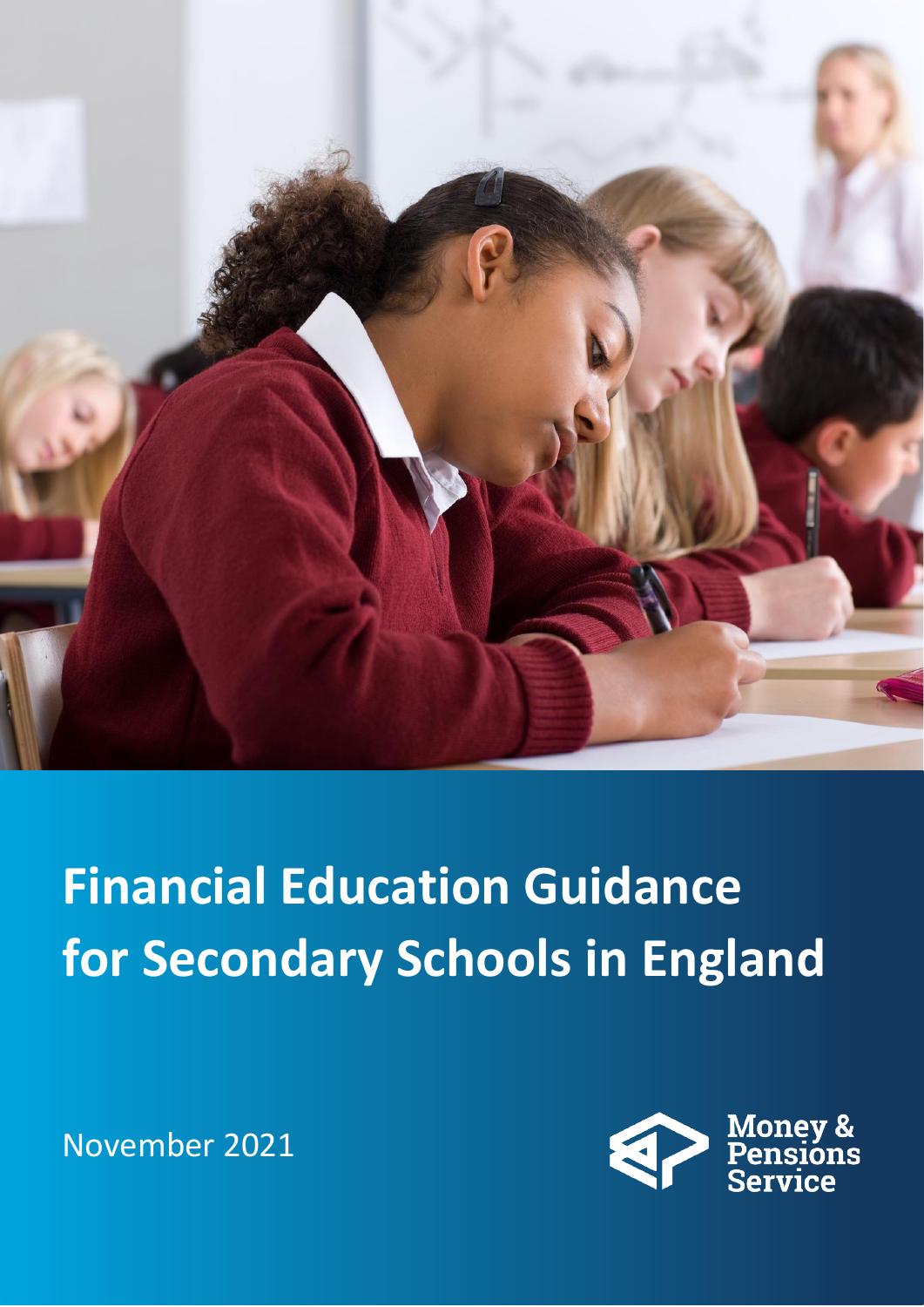# **About the Money and Pensions Service**

**The Money and Pensions Service (MaPS) is an arm's-length body of the UK Government that helps people – particularly those most in need – to improve their financial wellbeing and build a better, more confident future. This includes work to improve the provision of financial education for children and young people at school, at home and in the community.** 

MaPS leads delivery of the UK Strategy for Financial Wellbeing, working towards a vision of everyone making the most of their money and pensions. The strategy includes a goal of two million more children and young people in the UK receiving a meaningful financial education by 2030. MaPS brings together funders and providers, and supports the development of new tools and programmes, with the aim of improving the provision of financial education across the UK.

Keep up to date our work at [www.maps.org.uk/schools.](http://www.maps.org.uk/schools)

### **Acknowledgements**

MaPS would like to thank We are Futures for its work in developing this guidance, and the Department for Education and HM Treasury for its ongoing support of MaPS' work to improve the provision of financial education.

In addition, we are grateful to the individuals and organisations who have contributed to this guidance, including: the 682 teachers in schools and colleges throughout the UK who responded to the We are Futures survey; the Association for Citizenship Teaching; the PSHE Association; members of the Youth Financial Capability Group (London Institute of Banking & Finance, MyBnk, The Money Charity and Young Money); Just Finance Foundation; the Bank of England; Barclays LifeSkills; EVERFI; HSBC; Lloyds Banking Group; NatWest MoneySense; and Santander.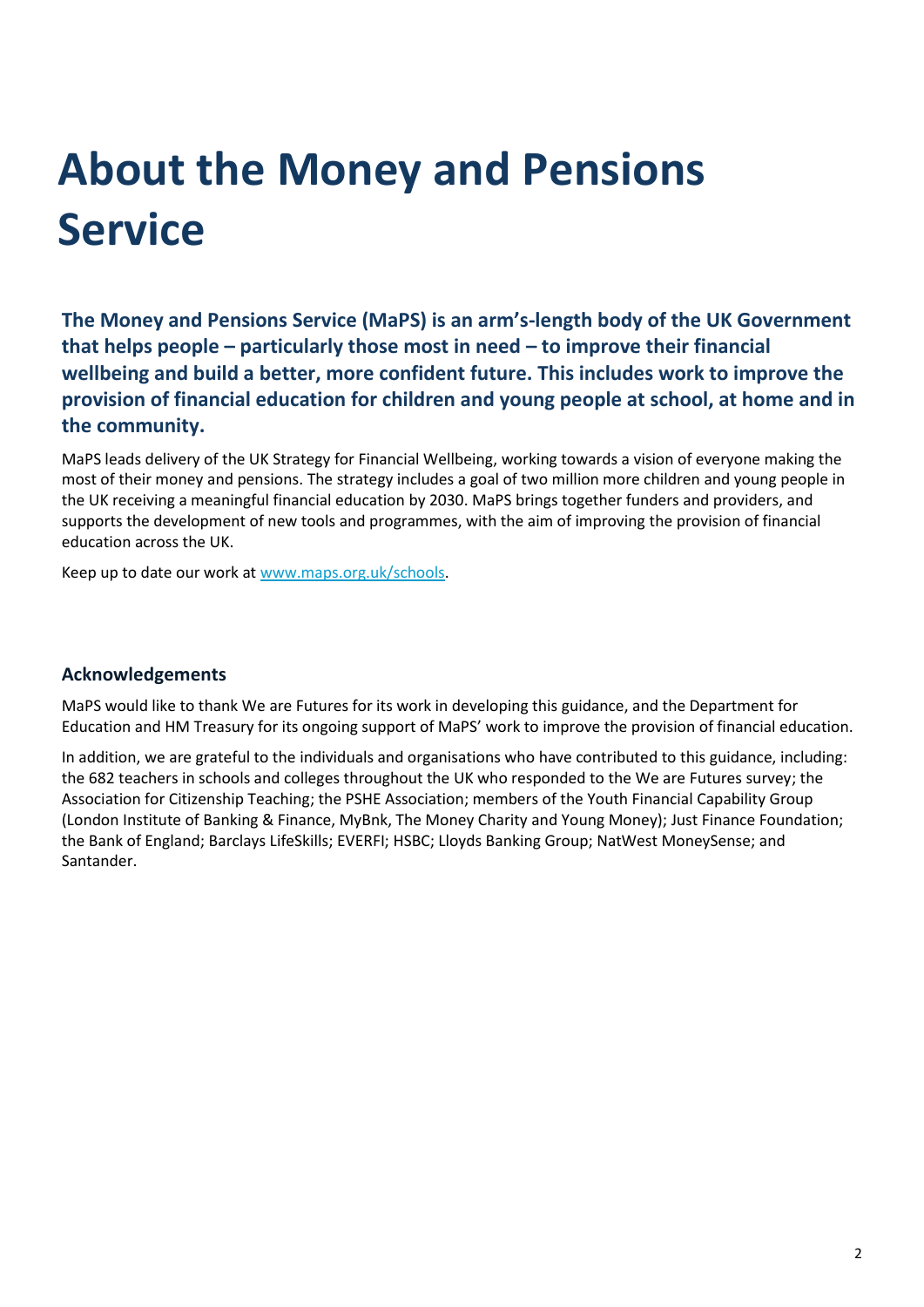# **Foreword**

I welcome the publication of this financial education guidance which will support schools to deliver a broad and balanced curriculum. As young people move into their teens, they benefit from being given increasing responsibility for managing their money and making good financial choices. This way, they will learn the skills they will need to live independently. We know that children and young people who recall learning about money in schools are more likely to save up for the things they want, have a bank account and be confident about managing their money.

Many schools already deliver excellent finance education through their mathematics and citizenship lessons. In mathematics pupils learn how to solve problems around loan repayments and interest rates. In citizenship pupils learn about the functions and uses of money, the importance and practice of budgeting, income and expenditure, credit and debt, insurance, savings and pensions and other financial products and services.

This content is more important than ever as the impact of the COVID-19 pandemic will be felt keenly by this generation of young people. It is of vital importance that they develop strong financial knowledge, skills and habits to stand them in good stead as they prepare for life in the modern world.

I hope schools find this guide useful as they support our young people to develop key skills for financial wellbeing now and in later life.



# **Robin Walker MP**

**Minister of State for School Standards**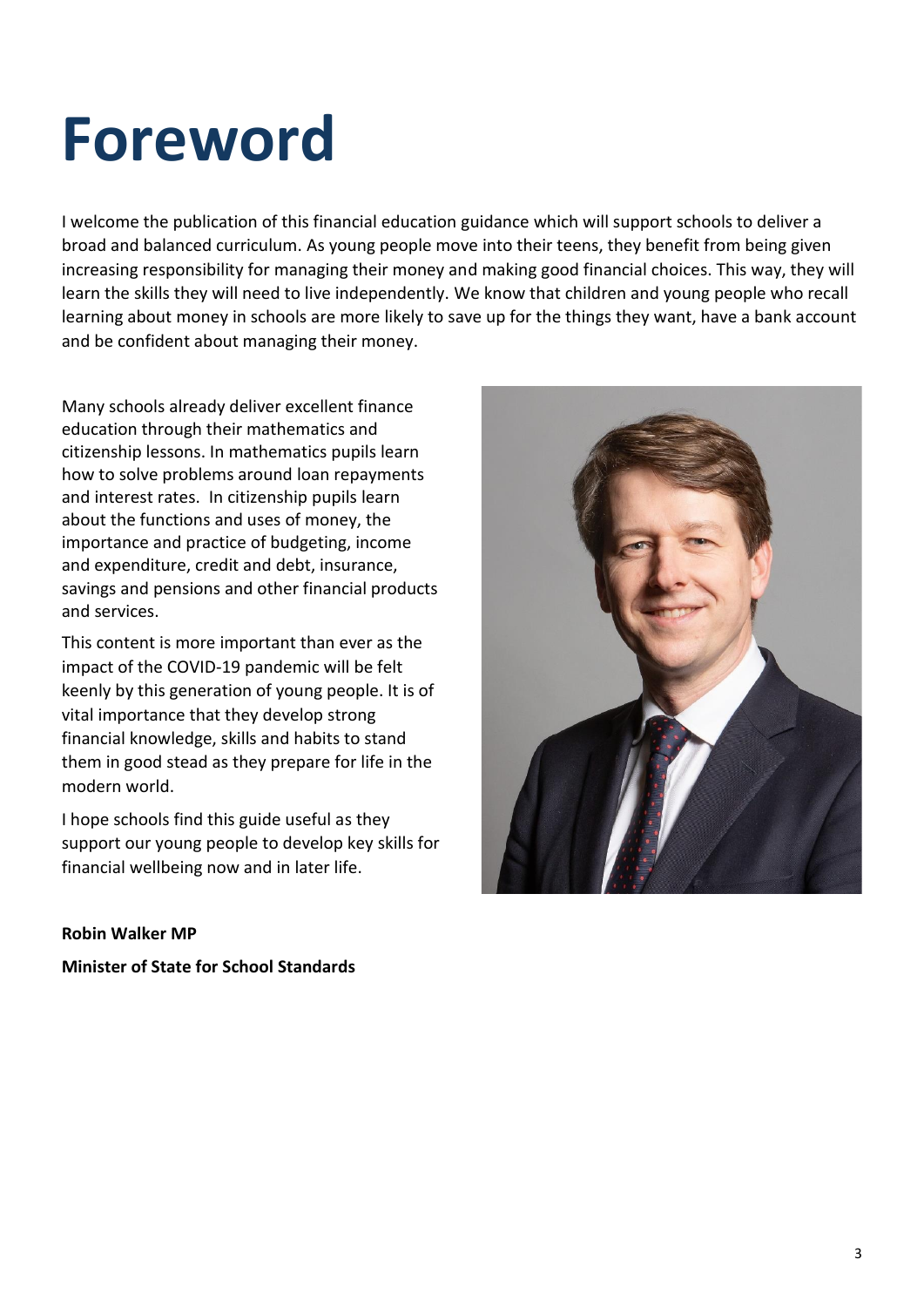# **Contents**

| Taking the next step: champion financial education and share best practice  15 |  |
|--------------------------------------------------------------------------------|--|
|                                                                                |  |
|                                                                                |  |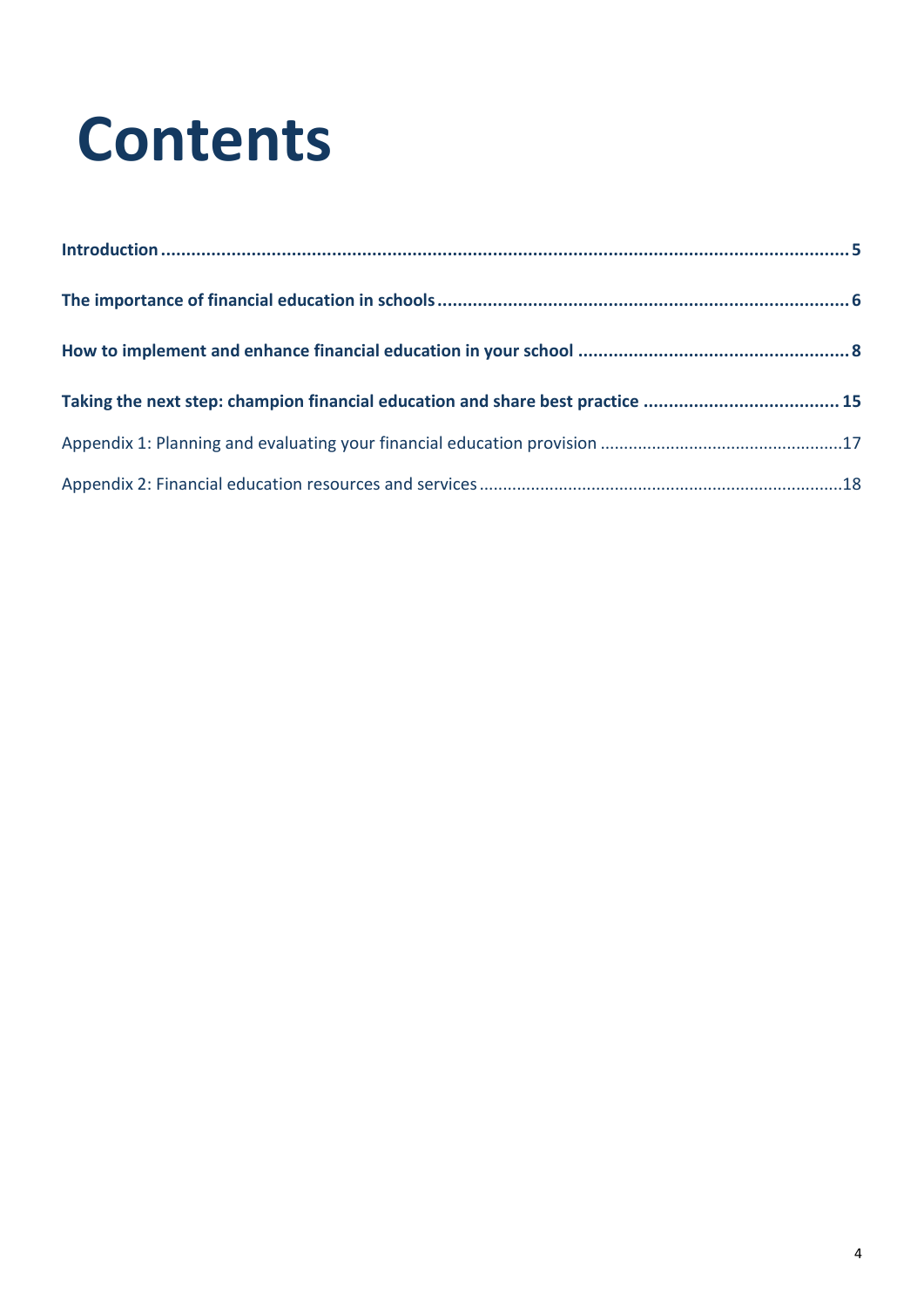# <span id="page-4-0"></span>**Introduction**

# **About this guidance**

The economic impact of the COVID-19 pandemic has highlighted the importance of young people developing good money knowledge, skills and attitudes, key foundations for financial wellbeing now and in later life. The UK Strategy for Financial Wellbeing, led by MaPS, sets a national goal of two million more children and young people in the UK receiving a meaningful financial education by 2030. Alongside parents and carers<sup>1</sup>, schools have a vital role to play in delivering on this ambition.

This guidance aims to assist secondary schools in England in this task. It provides an overview of financial education in secondary schools, outlines the value of financial education for your students and your school, and sets out evidence-based best practice on how schools can develop or enhance their approach to helping children learn about money.

The guidance is not intended to be a toolkit for teachers, as there are many resources and organisations that provide such support to schools. Instead, it sets out what is expected of schools, and the steps they can take to improve and enhance their financial education. It also signposts to some of the services and resources that schools can access to support their work.

# **Who is this guidance for?**

This guidance is intended to support those responsible or accountable for the development and delivery of financial education in secondary schools including:

- School leaders and their senior team
- Subject leaders or curriculum leads for financial education or other relevant subjects
- Teachers involved in delivering financial education
- School governors and Academy trustees.



# **What is financial education?**

Financial education is any activity that helps young people develop the knowledge, skills and attitudes they need to manage money well, make informed financial decisions and achieve their goals. It can cover a wide range of topics, responding to the needs of young people, from payslips, budget management and mortgages, to understanding the impact of money on relationships, the difference between needs and wants and how to manage risk.

 $<sup>1</sup>$  For ease, the term 'parents' will be used throughout this</sup> guidance to refer to parents and other carers, including guardians and kinship carers.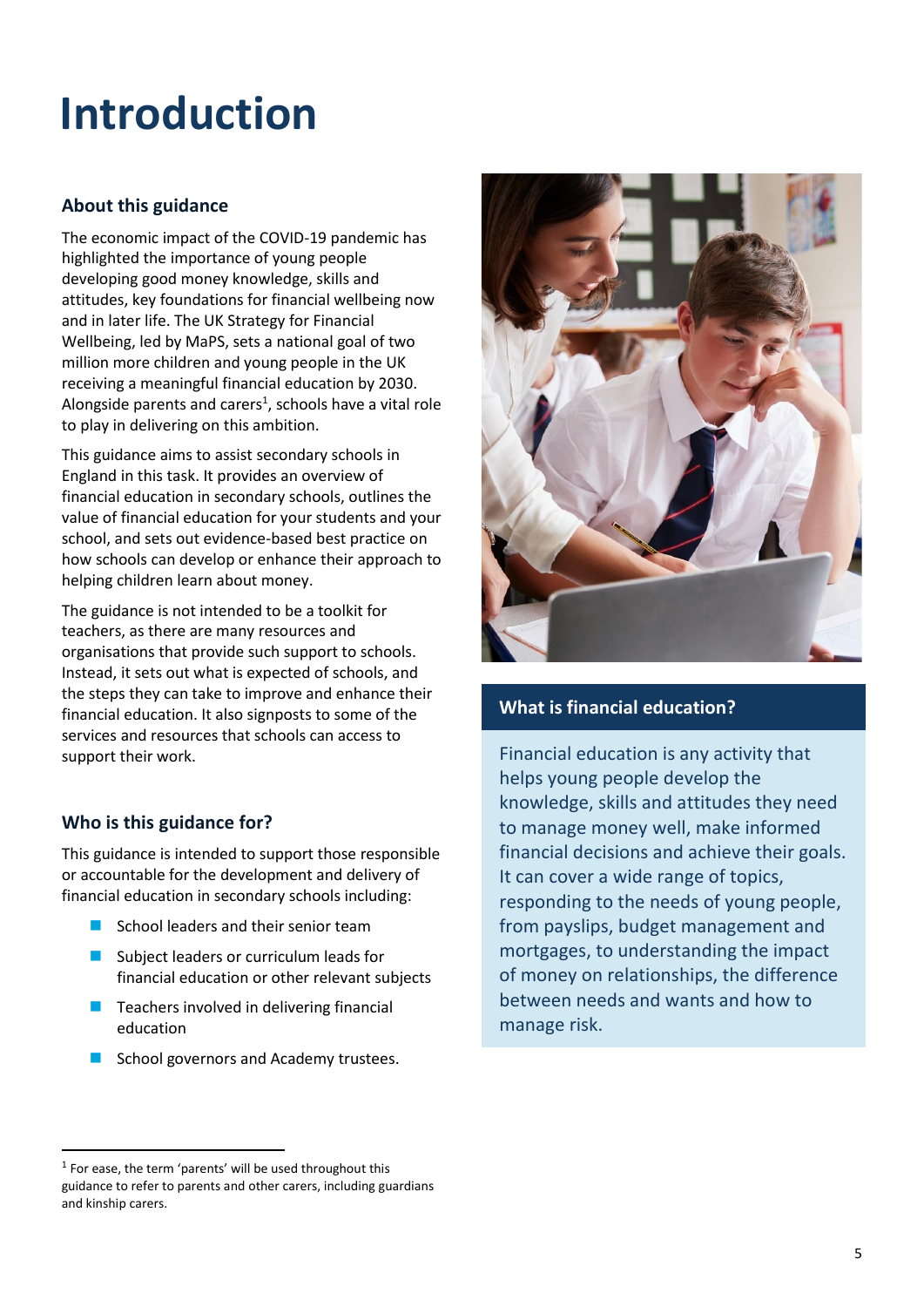# <span id="page-5-0"></span>**The importance of financial education in schools**

# **Why financial education matters for your students**

The skills, knowledge, attitudes and behaviours that help people to manage money and achieve good financial wellbeing begin to develop from an early age. Research shows that financial behaviour starts to be shaped between the ages of three and seven, and long-term financial outcomes can be predicted from skills and behaviour in children as young as five<sup>2</sup>. Having good money skills in the teenage years is associated with stronger financial capability in early adulthood<sup>3</sup>.

Too many young people are entering adulthood unprepared for the money decisions and challenges that lie ahead. A fifth of 12 to 17 year olds do not have a bank account of their own, less than half of 11 to 17 year-olds feel highly confident managing their money, and 45% of young people aged 16 and 17 are unable to read a payslip correctly<sup>4</sup>. Of those young people who receive regular money, less than half say they regularly save some of it.

Financial wellbeing is an important factor in supporting young people's mental health. Almost a fifth (17%) of 16 and 17 year olds report feeling anxious when thinking about their money, and this figure rises to 50% of 18 to 24 year olds<sup>5</sup>.

The increasing digitalisation of money and financial transactions brings opportunities, but also challenges, for which young people need to be prepared. Over half of 12 to 17 year olds (59%) who have made online purchases have done so without adult supervision.

Access to in-game purchases, 'loot boxes' and online gambling<sup>6</sup>, and young people being the target of fraud<sup>7</sup>, all demonstrate the importance of strengthening young people's awareness and understanding of the financial landscape around them.

Financial education in school – alongside support at home and in the community – will help young people meet these challenges and build foundations for future financial wellbeing and resilience. Children and young people who say they learned about managing money in school do better on many measures of financial capability than their peers. They are more likely to:

- save up frequently
- have a bank account, and
- $\blacksquare$  be confident managing their money.

Financial education helps young people learn how to manage their money now and in the future, choose the best financial products and services and protect themselves from fraud and exploitation.

"Many of our pupils come from families who experience financial hardship and therefore teaching them about money and its value will help support them in their early stages of adulthood"<sup>8</sup>

<sup>2</sup> *Habit Formation [and Learning in Young Children](https://www.moneyadviceservice.org.uk/en/corporate/habit-formation-and-learning-in-young-children)* (Money Advice Service, 2013); *The journey [from childhood skills to adult financial](https://masassets.blob.core.windows.net/cms/files/000/000/856/original/The_journey_from_childhood_skills_to_adult_financial_capability_%E2%80%93_analysis_of_BCS70.pdf)  capability – [analysis of the 1970 British Cohort Study](https://masassets.blob.core.windows.net/cms/files/000/000/856/original/The_journey_from_childhood_skills_to_adult_financial_capability_%E2%80%93_analysis_of_BCS70.pdf)* (Money Advice Service, 2017)

<sup>3</sup> *[Investigating Links Between Childhood Financial Capability](https://maps.org.uk/2019/07/02/investigating-links-between-childhood-financial-capability-and-young-adult-outcomes/) [and Young Adult Outcomes: Recontact Study 2017-2018](https://maps.org.uk/2019/07/02/investigating-links-between-childhood-financial-capability-and-young-adult-outcomes/) [Summary of Findings](https://maps.org.uk/2019/07/02/investigating-links-between-childhood-financial-capability-and-young-adult-outcomes/)* (MaPS, 2019)

<sup>4</sup> Unless otherwise indicated, evidence set out in this introduction is taken from analysis of data for England from the *[CYP Financial](https://moneyandpensionsservice.org.uk/2020/01/21/uk-children-and-young-peoples-survey-financial-capability-2019/)  Capability – [UK Children and Young People's Survey](https://moneyandpensionsservice.org.uk/2020/01/21/uk-children-and-young-peoples-survey-financial-capability-2019/)* (Money and Pensions Service, 2020)

<sup>5</sup> Analysis of the 2018 Adult Financial Capability Survey (MaPS)

<sup>6</sup> *[Gambling Harm](https://committees.parliament.uk/publications/1700/documents/16622/default/) – Time for Action* (House of Lords Select Committee on the Social and Economic Impact of the Gambling Industry)

<sup>7</sup> See for example: *[36 million Brits targeted by a scammer so far](https://www.citizensadvice.org.uk/about-us/about-us1/media/press-releases/36-million-brits-targeted-by-a-scammer-so-far-this-year/)  [this year](https://www.citizensadvice.org.uk/about-us/about-us1/media/press-releases/36-million-brits-targeted-by-a-scammer-so-far-this-year/)* (Citizens Advice, 14 June 2021); and *[Money mule](https://www.cifas.org.uk/newsroom/money-mules-target-generation-covid)  [recruiters use fake online job adverts to target 'Generation Covid'](https://www.cifas.org.uk/newsroom/money-mules-target-generation-covid)* (Cifas, 11 March 2021)

<sup>8</sup> All quotes from teachers are taken from an independent survey of 682 teachers carried out by *We are Futures* in January 2019 and from *[Financial Education in Secondary Education in England: Case](https://masassets.blob.core.windows.net/cms/files/000/001/111/original/Financial_education_in_secondary_schools_in_England_Nov_18_to_publish.pdf)  [Study Report](https://masassets.blob.core.windows.net/cms/files/000/001/111/original/Financial_education_in_secondary_schools_in_England_Nov_18_to_publish.pdf)* (Money Advice Service and IFF Research, 2018)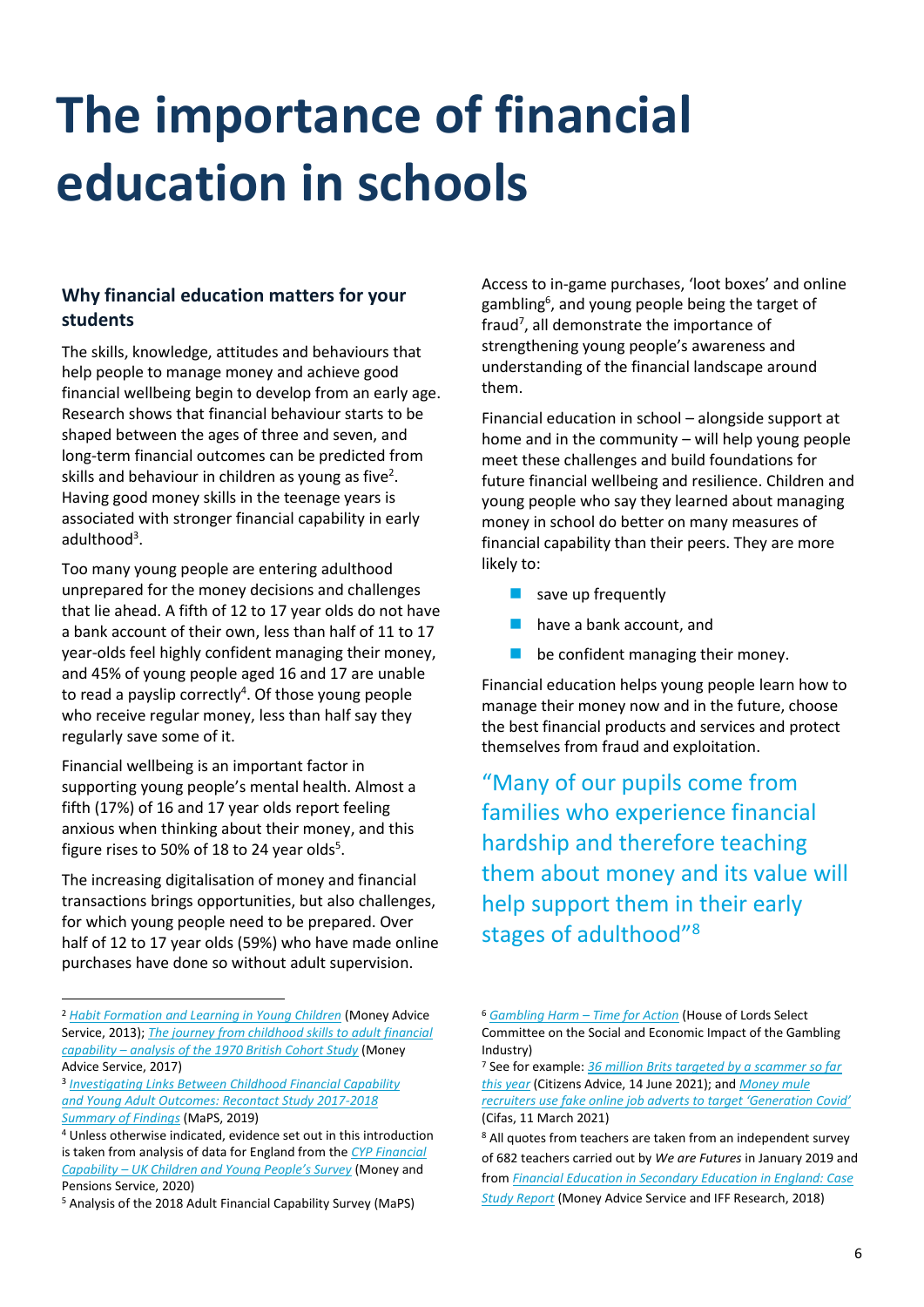Without high quality financial education, all children and young people are at some risk of having poor financial capability. However, this risk increases amongst more vulnerable groups, including disabled children and those with a long-term illness, children looked after, young carers and those from low-income households<sup>9</sup>. It is particularly important to ensure that the approach to financial education in schools meets the needs of these and all children and young people.

# **Why financial education matters for your school**

#### **Financial education and the curriculum**

Financial education is an essential element of the delivery of a broad and balanced curriculum, in particular preparing pupils for the opportunities, responsibilities and experiences of later life. Learning about money can be delivered through Citizenship, Maths, PSHE education and other curricula. It can enhance teaching of Maths and other subjects, supporting young people to apply their knowledge, understanding and skills in real-life contexts.

In secondary schools in England, financial education is part of the statutory Citizenship curriculum. This aims to prepare students to manage their money well and plan for future financial needs. Key Stage 3 covers the functions and uses of money, day-today money management, budgeting and managing risk. Key Stage 4 covers income and expenditure, credit and debt, insurance, savings, pensions, and financial products and services<sup>10</sup>. Citizenship education provides opportunities to integrate economic and financial education, making the links between public spending and budgeting and personal finance.

The Maths curriculum requires schools to develop students' use of formal mathematical knowledge to interpret and solve problems, including in financial mathematics, for example learning about interest $^{11}$ .

Financial education is also key to the delivery of comprehensive personal, social, health and economic (PSHE) education for pupils, complementing delivery of statutory Relationships and Sex Education (RSE) and Health Education. Under the core theme 'Living in the Wider World', the PSHE Association's Programme of Study suggests young people learn about: the role that money plays in their own and others' lives; how to be a critical consumer; choices about spending and saving money, and what influences these choices; and risks associated with money $^{12}$ . Guidance states that schools should cover some money-related topics as part of statutory RSE and Health Education, including online gambling and advertising under 'Internet safety and harms'. In addition, exploring the link between money, feelings and relationships – including economic abuse – can support and enhance delivery of learning relating to 'Respectful relationships, including friendships', 'Being safe' and 'Mental wellbeing'<sup>13</sup> .

#### **Supporting whole-school outcomes**

Financial education can support delivery of wholeschool outcomes and help to demonstrate how a school's curricular and extra-curricular activities promote the personal development of learners, as part of Ofsted and Independent School inspectorate judgments. Learning about money can be situated within and support a range of whole-school objectives including:

- $\blacksquare$  delivering opportunities that support young people's Spiritual, Moral, Social and Cultural development
- the delivery of career-related learning, aligned with the Gatsby Benchmarks<sup>14</sup>, supporting young people to explore the financial implications of their options, to consider the balance of financial and other rewards that different careers bring, and to make financial plans for their next step
- promoting young people's mental health and wellbeing by helping them explore feelings about money and their needs and wants, and
- building relationships with the wider community, including local employers.

Association, 2020)

Education, 2019)

<sup>9</sup> *[Children and Young People Financial Capability Deep Dive:](https://moneyandpensionsservice.org.uk/wp-content/uploads/2021/03/cyp-deep-dive-vulnerability.pdf) [Vulnerability](https://moneyandpensionsservice.org.uk/wp-content/uploads/2021/03/cyp-deep-dive-vulnerability.pdf)* (Money Advice Service, 2018)

<sup>10</sup> [Citizenship programmes of study: key stages 3 and 4](https://www.gov.uk/government/publications/national-curriculum-in-england-citizenship-programmes-of-study)

<sup>(</sup>Department for Education, 2013) <sup>11</sup> *[National curriculum in England: secondary curriculum](https://www.gov.uk/government/publications/national-curriculum-in-england-secondary-curriculum)* (Department for Education, 2013)

<sup>12</sup> *[Programmes of study for PSHE \(Key stages 1-5\)](https://www.pshe-association.org.uk/curriculum-and-resources/resources/programme-study-pshe-education-key-stages-1%E2%80%935)* (PSHE

<sup>13</sup> *[Relationships Education, Relationships and Sex Education \(RSE\)](https://www.gov.uk/government/publications/relationships-education-relationships-and-sex-education-rse-and-health-education)  [and Health Education statutory guidance](https://www.gov.uk/government/publications/relationships-education-relationships-and-sex-education-rse-and-health-education)* (Department for

<sup>14</sup> [The eight Gatsby Benchmarks of Good Career Guidance](https://www.gatsby.org.uk/education/focus-areas/good-career-guidance)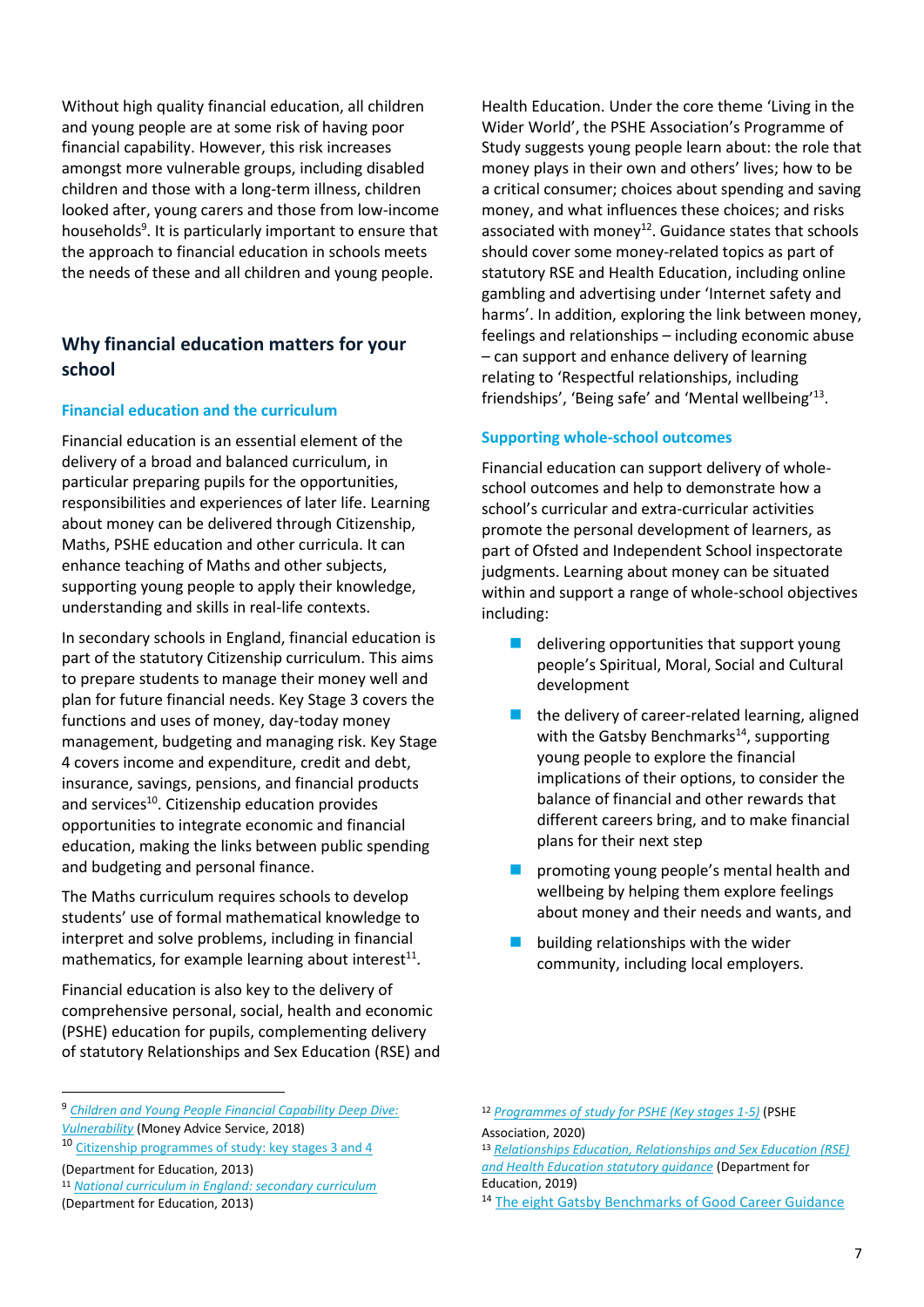# <span id="page-7-0"></span>**How to implement and enhance financial education in your school**

There are a number of steps schools can take to strengthen their provision of financial education. Schools may already have undertaken a number or most of these, but you may wish to use this opportunity to review whether there is anything more you can consider.

To develop and enhance the financial education they offer, schools should:

- Review curriculum requirements and [recommendations](#page-7-1)
- Audit your existing provision and assess your [students' current knowledge and learning](#page-7-2)  [needs](#page-7-2)
- [Gather input from students, staff and parents](#page-8-0)
- [Consider having a financial education lead](#page-8-1)
- [Create a safe learning environment](#page-9-0)
- [Consider how to support students](#page-9-1) with [additional needs](#page-9-1)
- $\blacksquare$  [Find the help you need](#page-10-0)  resources, training, [external providers](#page-10-0)
- [Aim for a whole-school approach](#page-11-0)
- [Monitor and evaluate provision](#page-13-0)
- <span id="page-7-1"></span>■ [Engage parents and carers](#page-13-1) in delivering [financial education](#page-13-1)

# **Review curriculum requirements and recommendations**

Schools should review the Maths, Citizenship, RSE and Health Education and PSHE education programmes of study to build a picture of expectations relating to the delivery of financial education.

Young Money's Financial Education Planning [Framework 11-19 years](https://www.young-enterprise.org.uk/teachers-hub/financial-education/resources-hub/financial-education-planning-frameworks/) is ideal for identifying priority learning objectives for a financial education programme, lesson or activity. Endorsed by MaPS and financial education experts, it sets out the knowledge, skills and attitudes that children can develop at each age phase, covering: how to manage money; becoming a critical consumer; managing risks and emotions associated with money; and understanding the important role that money plays in our lives.

# <span id="page-7-2"></span>**Audit your existing provision and assess your students' knowledge and learning needs**

Considering the recommendations above, you could audit your school's current teaching provision in relation to financial education to establish its strengths and identify gaps. It is useful to look beyond the curriculum, for example to consider whether financial education is also being delivered through assemblies or extra-curricular activities and clubs. **[Appendix 1](#page-16-0)** contains some key evaluative questions that can support schools to undertake this audit, and **[Appendix 2](#page-17-0)** sets out some planning and auditing tools that may be useful.

It is also helpful to understand students' current knowledge, skills and attitudes in relation to money in order to establish their learning needs and how to structure or adapt the curriculum. Conduct a baseline assessment – such as a quiz, mind map, responding to statements or fictional overheard conversations or giving advice to a character – checking progress in relation to some of the age-appropriate learning outcomes set out in the [Financial Education Planning](https://www.young-enterprise.org.uk/teachers-hub/financial-education/resources-hub/financial-education-planning-frameworks/)  [Framework 11-19](https://www.young-enterprise.org.uk/teachers-hub/financial-education/resources-hub/financial-education-planning-frameworks/) years.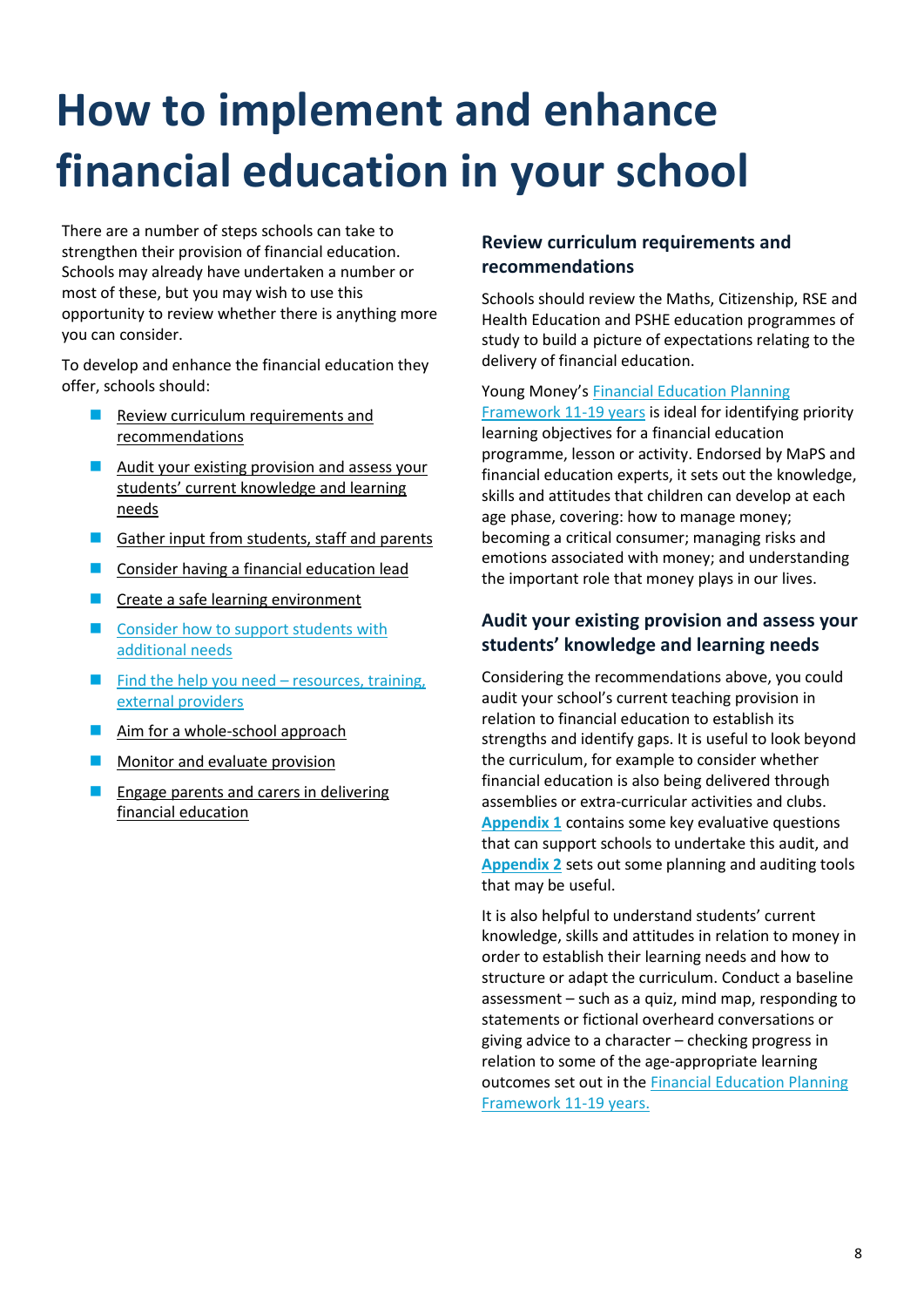# "Our pupil voice surveys often point out that they had a poor understanding of payslips, tax etc. so we built this into our programme"

# <span id="page-8-0"></span>**Gather input from students, staff and parents**

It can be useful to involve students, staff and parents in deciding your school's financial education priorities and what should be taught. This can also boost commitment and, in particular, act as a point of engagement with parents.

- Students could be consulted through the school council, by creating a survey, or by asking students themselves to collect their peers' opinions and ideas on which aspects of money they want to learn about.
- $\blacksquare$  Staff can also be consulted and asked to identify the knowledge, skills and attitudes young people should be developing at each phase, and to share priorities for their own training needs.
- Parents have an important influence on the money knowledge, skills and habits of their children. Consulting them as you plan your financial education offer could support future engagement in money-related home learning activities. (See more on engaging parents and [carers](#page-13-1) below).

# <span id="page-8-1"></span>**Consider having a financial education lead**

Having a financial education lead who can champion financial education across the school – identifying opportunities to embed financial education across the curriculum and in extra-curricular activities – can help to ensure effective delivery. They can plan and coordinate a more advanced, cohesive approach to implementation across the school, drawing on findings from your audit and baseline assessment, and they can support staff to build skills and confidence to embed financial education into their lessons.

**Case study: Making economic and financial education real as part of Citizenship education**

Budmouth Academy in Weymouth is a secondary school with a separate sixth form, situated in an area of socio-economic deprivation. Every pupil has a core compulsory curriculum of Citizenship and PSHE to the end of year 11, including coverage of the national curriculum for Citizenship. Citizenship is where economic and financial education is taught.

Financial education activities are threaded throughout the learning. For example, year 8 sees the introduction of the 'Weyforward project' where pupils investigate issues in their local communities and develop costed proposals to tackle them. In year 9, the focus shifts to personal finance – for a few months, pupils role-play characters with different life circumstances, managing their money, dealing with a life change such as a redundancy, and working out how to save for long-term goals planning for future financial needs. The use of a character allows for some distance from the real financial challenges that many pupils in the school face, while also giving them tools to use in their own lives. Development days are used to explore economic and financial themes in an integrated way, for example through the stock exchange day in year 9 where students work in teams to manage their stocks based on real-time events. All these activities allow pupils to understand the functions and uses of money, the importance and practice of budgeting, and managing risk.

Kirsty White, the subject leader for personal, social and cultural studies, says "We have seen a dramatic change in our pupils following our programme. They become confident in their own lives because they have the knowledge and skills they need as informed and active citizens." Her tips for other teachers include seeing how the local community can help enhance the learning; she says, "Contact your local bank and see if anyone can come in and support your pupils".

Credit: Association of Citizenship Teaching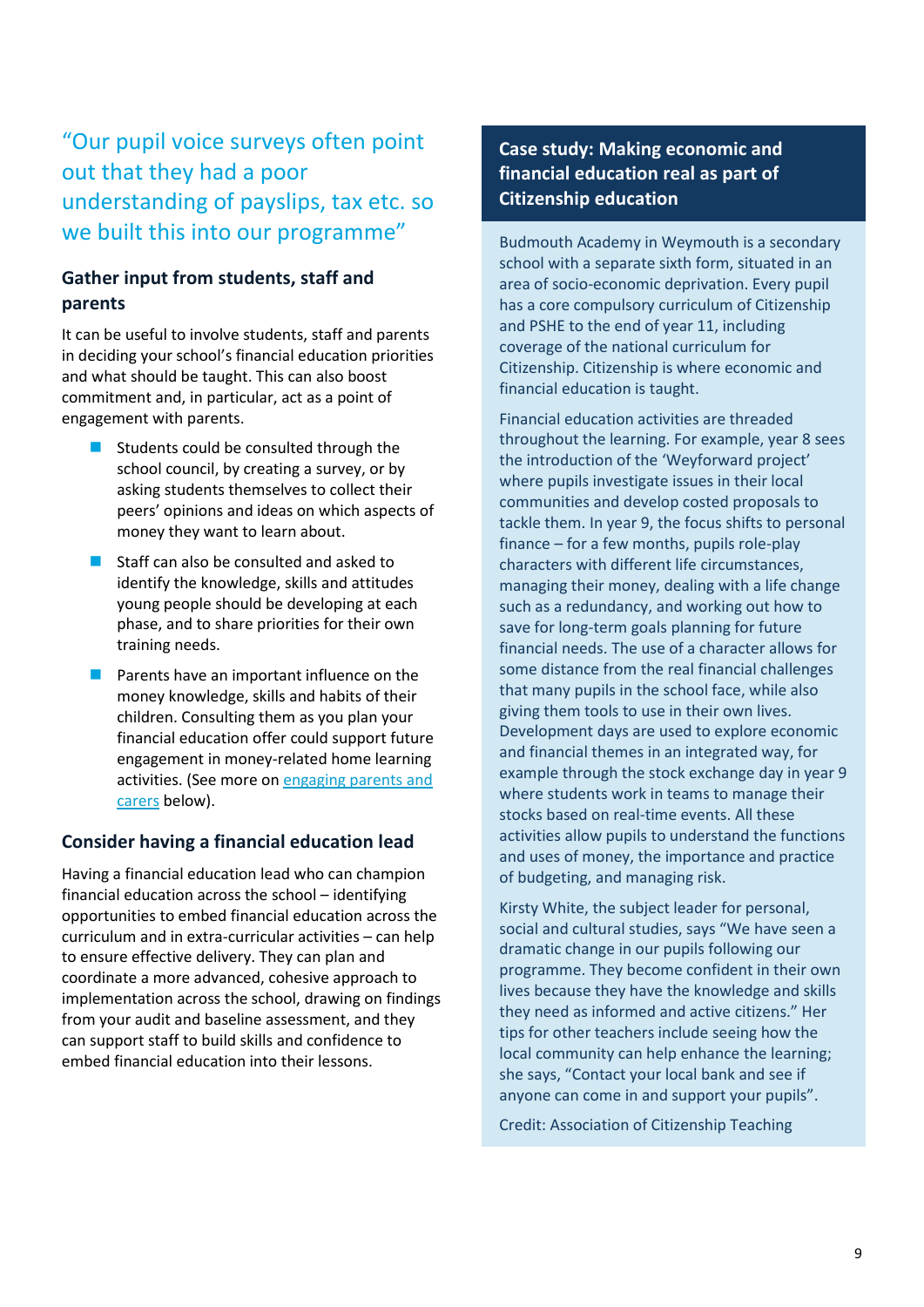# <span id="page-9-0"></span>**Create a safe learning environment**

Teachers will want to bear in mind the specific sensitivities around talking and teaching about money, when planning financial education activities.

Young people and school staff will bring different cultural, social and religious perspectives to conversations and lessons about financial matters. Teaching and learning should encapsulate, and can be an opportunity to explore, the different values placed on money according to religion and culture.

Some young people may have had difficult experiences with financial issues within the family, and teachers should liaise with colleagues to identify and protect any students who may be vulnerable to certain aspects of the topic. To create an environment that empowers all students to take part, teachers can consider: setting ground rules; de-personalising discussions using distancing techniques such as stories, role-play, or real-life scenarios with fictional characters; and encouraging everyone to avoid making assumptions around money and finance (for example, about all children getting pocket money).

Conversations about money could lead to students disclosing information that warrants a safeguarding response. Always work within your school's policies on safeguarding and confidentiality if this arises.

# <span id="page-9-1"></span>**Consider how to support students with additional needs**

When planning your provision, it will be useful to reflect on the specific needs of your school population. Research shows that some young people are less likely to have strong money skills and may benefit from additional support, including students:

- $\blacksquare$  who are disabled or have a long-term illness
- with lower levels of numeracy and literacy
- $\blacksquare$  with lower levels of social and emotional skills and/or behavioural issues
- with experiences of poverty or family overindebtedness<sup>15</sup>.

Similarly, some children and young people may benefit from targeted financial education due to their circumstances, such as those in or leaving care, those

who have caring responsibilities, or those with English as an additional language.

Experience of making choices and taking responsibility with money is important for young people who are disabled or have special educational needs. Financial education can support their transition to the next stages of learning and towards greater independence, including helping them protect themselves against financial exploitation.

"I teach in an Enhanced Provision setting and we are incorporating money into a lot of our life skills activities, e.g. planning a baking session by writing a shopping list, going shopping and paying for ingredients and then baking"

Schools may want to adapt their approach for students with additional needs and:

- ensure that they have information available about the individual characteristics and life contexts of the students requiring additional support so that any content is relevant
- work with parents and carers to understand what they think their children would benefit from learning. The **Financial Education** [Planning Framework 11-19 years](https://www.young-enterprise.org.uk/teachers-hub/financial-education/resources-hub/financial-education-planning-frameworks/) contains suggested learning outcomes, which could be used to assess a learner's current knowledge, skills and needs and monitor their progress.

It can be beneficial for schools supporting young people with additional needs to share among their teacher networks any financial education resources and activities they have adapted or developed and found effective.

For some young people, short course awards and qualifications can provide the structure and support they need to help them develop their financial and other life skills. See **[Appendix 2](#page-17-0)** for more information on awards and qualifications, as well as resources that have been adapted to meet the needs of children with additional needs.

<sup>15</sup> *[Children and Young People Financial Capability Deep Dive:](https://www.moneyadviceservice.org.uk/en/corporate/children-young-people-and-financial-capability-commissioning-plan--contributing-analysis-reports)* 

*[Vulnerability](https://www.moneyadviceservice.org.uk/en/corporate/children-young-people-and-financial-capability-commissioning-plan--contributing-analysis-reports)* (Money and Pensions Service, 2018)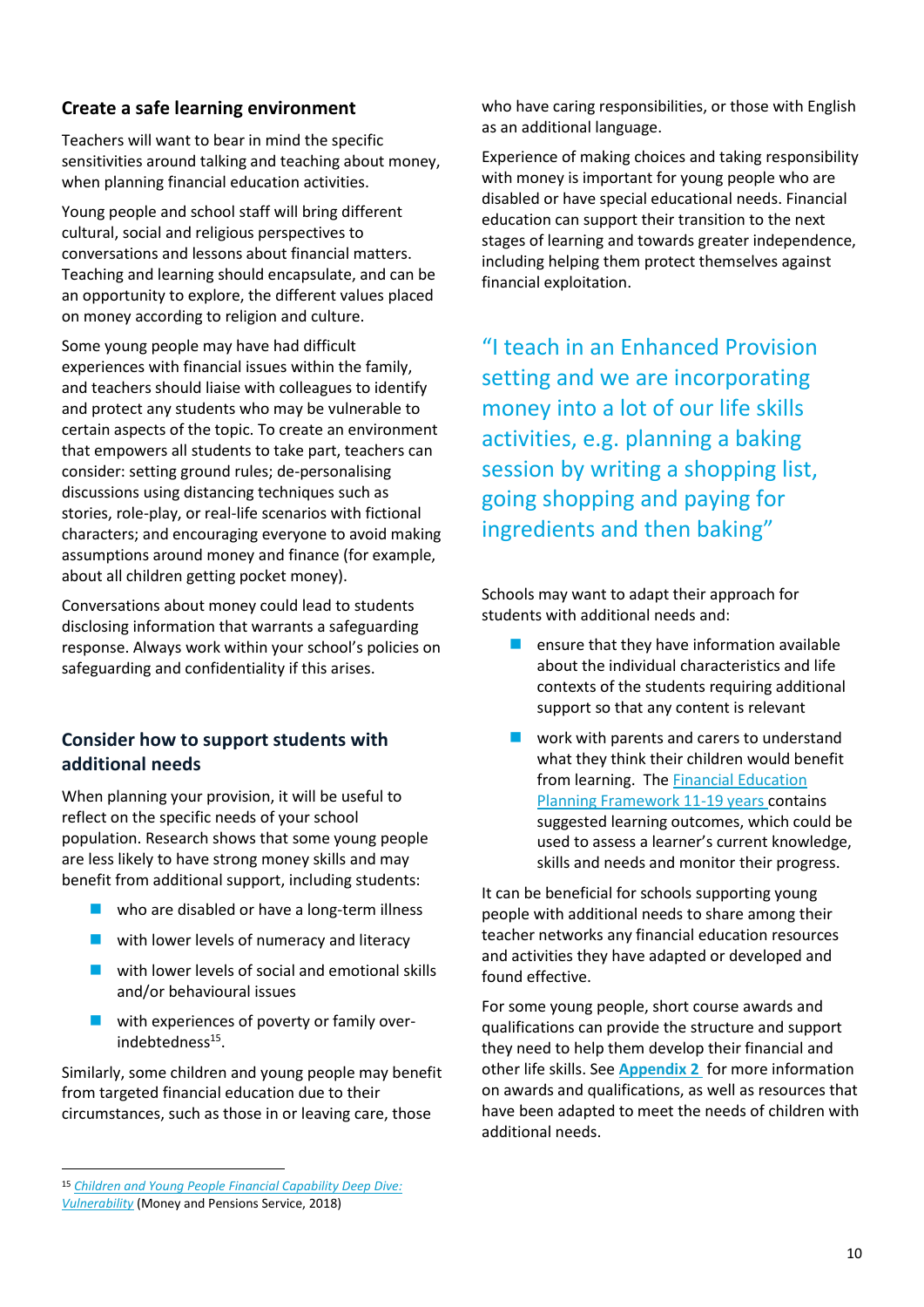# <span id="page-10-0"></span>**Find the help you need – resources, training and external providers**

There are a number of resources and services that can support you to deliver high-quality financial education. You are best placed to decide the sort of support your school might need – whether that involves finding resources to use in the classroom, training your staff or inviting external providers to deliver a workshop.

# **Case study: Supporting students and teachers with financial education training**

The Assistant Head Teacher of a senior school in Liverpool took part in Young Money's financial education teacher training, with a focus on delivering to post-16 learners. The school is in one of the UK's most deprived areas, with 13% of students receiving free school meals. The Assistant Head received training and access to teaching resources covering five themes: fraud and identity theft; financial planning and budgeting; financial implications of work; seeking financial advice; and choosing financial products.

The teacher felt that the training strengthened his confidence in delivering financial education and revealed different ways of teaching the subject. He thought his students were particularly affected by the content on fraud and identity theft and on interest rates and payday loans. He said, "Originally some of them saw payday loans as being a good way to borrow money and had no idea as to what the interest rate actually meant. So, we spent quite a lot of time looking at different products…and looking at different bank accounts as to which was more suitable."

The conversations about money the teacher has had with his students, as a result of the training, has made him realise they want to be more prepared for the future. He recalls one of the students saying: 'if you don't understand this it's almost like you haven't got a future, without finance, because it's key to everything.'

Credit: Young Enterprise/Young Money

#### **Sourcing quality accredited resources**

There are a wide variety of resources available to support financial education, catering to different age groups and teaching and learning styles. The Financial Education Quality Mark, funded by the Money and Pensions Service and delivered by Young Money,

quality assures resources for accuracy and educational relevance. Quality Mark resources come from a range of providers, and schools can search for resources by age, subject, type, theme and target audience.

See **[Appendix 2](#page-17-0)** for more information on the Quality Mark and a list of financial education resources.

#### **Training teachers to deliver financial education**

Financial education is most effective when teachers are well-trained, knowledgeable and confident in the subject matter and the appropriate pedagogy to approach it. Training financial education leads is a priority, to develop their expertise and ability to support other staff. Ideally, this is followed by training for all educators and support staff involved in financial education, either cascaded by the lead teacher (if confident) or by an external provider.

See **[Appendix 2](#page-17-0)** for details of financial education teacher training providers.

#### **Using external providers**

There are a wide range of external providers who can support schools with financial education, including charities, banks and businesses and other organisations. External providers can be used in a variety of ways to enhance the delivery of financial education, including: delivering training for the lead or all staff; supporting the school to create a wholeschool plan; and conducting an assembly or workshop with a group of students. Working with local businesses or charities can also help to build links between the school and local employers.

"The school has strong ties in the community. Local businesses will deliver talks on financial education topics… and these will also be aspirational for learners"

In order to secure the most value from an external provider, it is helpful for schools to:

- be clear about learning objectives and outcomes and how the learning will be assessed
- explore what the programme offers  $-$  its purpose, context, types of engagement and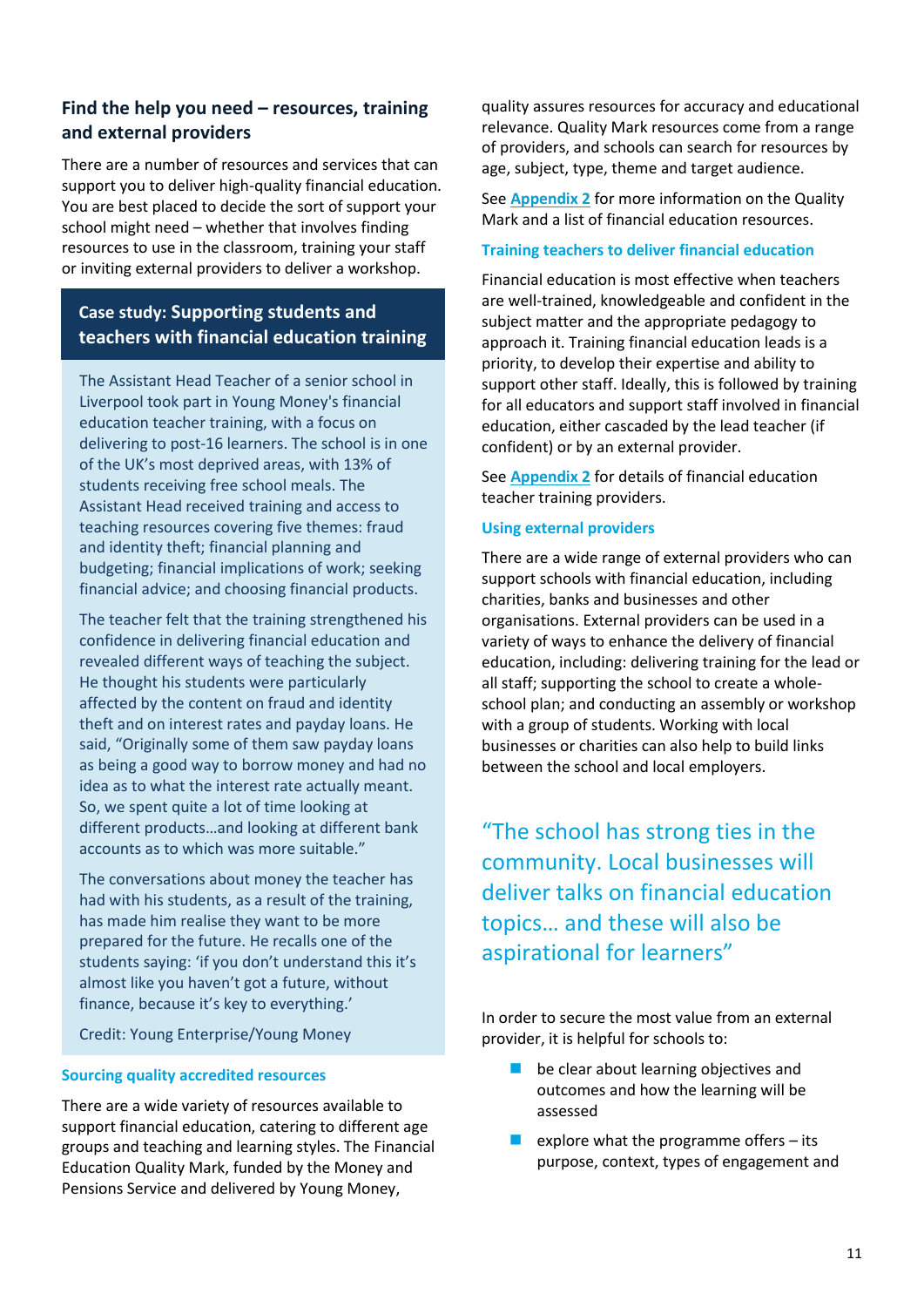how it will be embedded within the wider curriculum

- $\blacksquare$  communicate with the provider in advance highlighting relevant school policies (including safeguarding), students' learning needs and how much time is available – so the provider can consider how best to deliver and differentiate the learning
- $\blacksquare$  collaborate with the provider to ensure activities will be educationally sound and appropriate for the students and the local context
- $\blacksquare$  engage with the activity, even if it is being delivered by a third party, using the opportunity to develop teachers' own knowledge, skills and confidence, as well as offering feedback and being part of the evaluation process
- consider how to set the foundations for learning before the session and extend the learning afterwards (some programmes offer readymade classroom resources for this purpose).

See **[Appendix 2](#page-17-0)** for a list of providers of financial education workshops and other services.

### <span id="page-11-0"></span>**Aim for a whole-school approach**

A coherent, whole-school approach to financial education can contribute to a broad, balanced and enriched curriculum that enables positive learning outcomes and clear progression.



Potential approaches include:

**Subject-based:** Deliver financial education through a range of subject areas, going beyond what is prescribed in the curriculum and non-statutory programmes of study. There are opportunities to teach financial education through subjects beyond Maths, Citizenship and PSHE education, for example: discussing the links between money and spending choices and sustainability and climate change in Science or Geography, doing a role-play based on family discussions about an allowance or spending choices in Drama, discussing money issues highlighted in a text for English Literature, and exploring the value of money and what influences people's money choices in History or Religious Education.

**Cross-curricular approach and holistic delivery:** Aim for more holistic delivery of financial education by embedding it across a number of curriculum subjects, possibly focusing on a theme chosen by students, such as preparing for college or university, healthy eating on a budget or keeping money safe.

**A focus week:** Raise the profile of financial education through a whole-school focus week, such as during [Talk Money Week](https://www.maps.org.uk/talk-money-week/) o[r My Money Week.](https://www.young-enterprise.org.uk/teachers-hub/financial-education/financial-education-programmes/my-money-week/) It is worth noting that while collapsed timetable days can provide focus, they should be used as part of the mix of opportunities, not as the only approach to delivering financial education.

"Learners are taught financial education as a stand-alone two-week project at the end of the academic year. Projects include choosing a mobile phone contract, landscaping a garden and designing their ideal bedroom within a budget"

**Assemblies:** Use an assembly to give financial education more prominence or make connections with topical issues, linked to the ethos and values of the school.

**Extra-curricular:** Make use of extra-curricular opportunities, such as exploring household budgeting, advertising or ethical consumption as part of an enterprise activity or work around sustainability.

**Homework:** Set some financial education tasks for homework or as flipped learning, to support experiential learning and encourage collaboration with parents and carers. The potentially sensitive nature of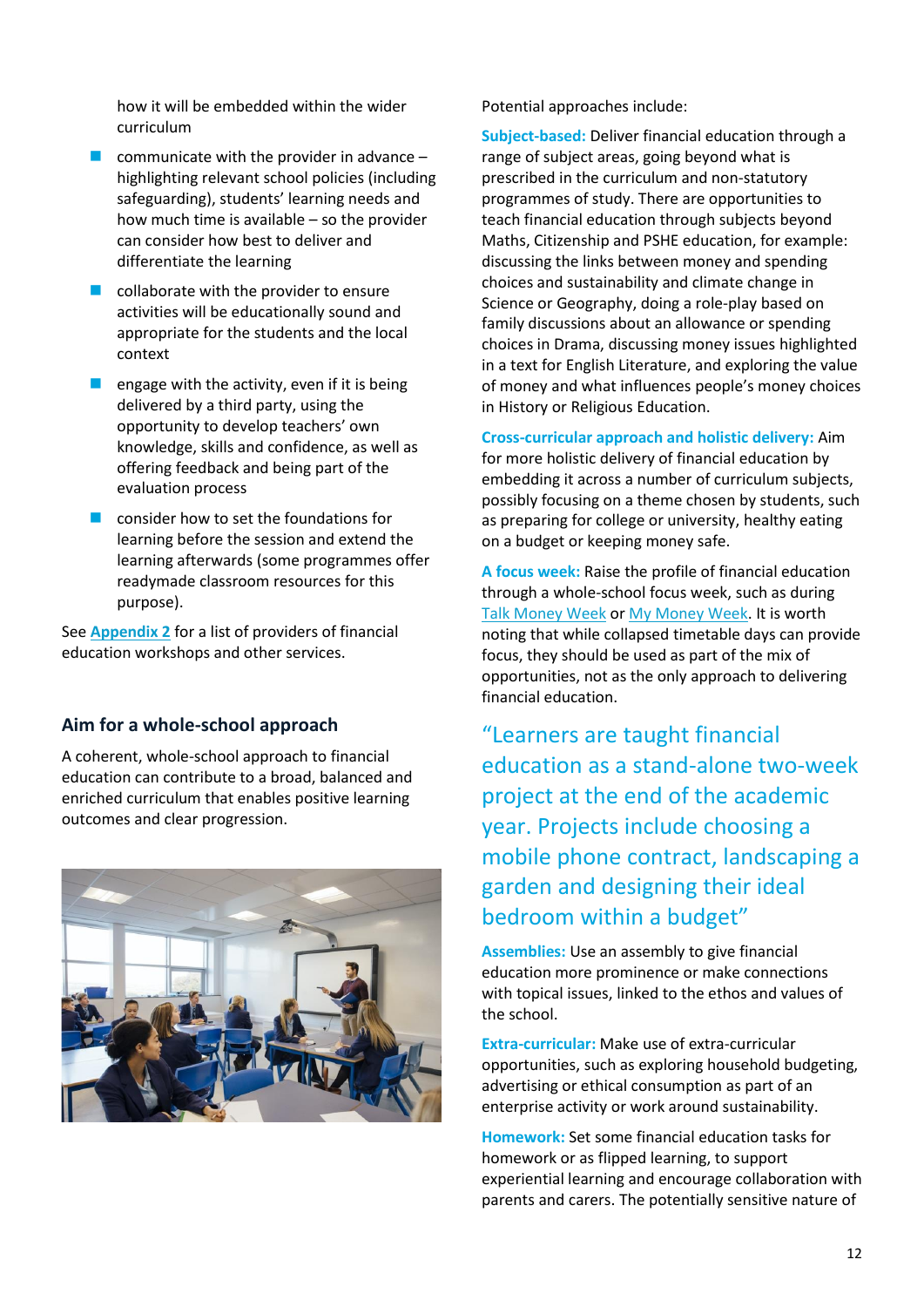the subject should be considered if any homework on financial education is set – for example by ensuring tasks are de-personalised and young people are not required to share personal experiences relating to economic wellbeing.

# **Case study: Making links to careers and preparing young people for independent living**

UTC Heathrow recognised the importance of giving their students money management skills as part of their preparation for the world of work. The school invited MyBnk to deliver Money Twist for its key stage 4 students. The students took part in three workshops that aimed to cover practical everyday financial matters to get young people thinking about and taking control of money from an early age.

UTC Heathrow's Business Teacher reflected that financial education "encourages [the young people] to think about what they want to do in the future. Not thinking about this carefully enough is one of the biggest mistakes young people make. It's helping them with group work, independent living, Maths skills and prepares them for the world of work. When they turn 16, most will start working, so it's good to catch them now and have this session at this age".

One of the students, Kenza, aged 14, said, "I have a savings account but I'm going to change it and start saving properly now. I've really enjoyed finding out how banks work." Eysao, aged 16, said, "The bit that made me go wow was knowing how debt from credit cards can build up and stretch out even if you only pay the minimum each month."

Credit: MyBnk

**Linked to school calendar events:** Leverage opportunities that arise within the school year, like running a school shop, planning and funding a trip away, budgeting for the school production, setting up a social enterprise, or organising a charity event.

# **Using 'teachable moments' and opportunities for**

**experiential learning:** Evidence suggests that children are most receptive to learning about money at points where it relates to events in their real lives and can be put into practice<sup>16</sup>. Such 'teachable moments' spring from something in the news, something that has happened in a young person's life (e.g. taking out a mobile phone contract or starting a part-time job), or just an inquisitive question (e.g. "How does money get in a cash machine?" "What is investing?"). Although these opportunities can arise spontaneously, schools can also plan provision around events that are likely at different life stages (e.g. preparing for tertiary education, employment and independent living).

**National Qualifications:** There are now a variety of National Qualifications on offer in relation to financial education. (See **[Appendix 2](#page-17-0)** for further information).

# **Case study: Supporting young people to gain gain money skills through financial studies qualifications**

The Howard School in Kent helps its young people develop money skills by delivering the London Institute of Banking & Finance's Level 3 Certificate in Financial Studies (CeFS). The school's Head of Business Studies explains how financial education has had a significant impact on the students.

She says, "It gives them the fundamental life skills around finance and day to day use of money in the real world. It has given our students the chance to research and investigate the way we use money and the different options available to them throughout their life cycle stages…I love being able to offer the [students] a chance to leave school with the knowledge they need at different stages of their lives; teaching them how to budget, what account is best for them, facts about pensions, shopping around for different interest rates and insurance policies - real life financial issues that I can help make easier for them and they won't fear when they encounter them in later life."

Credit: London Institute of Banking & Finance

<sup>16</sup> *[Developing Financial Capability in Children and Young People: A](https://masassets.blob.core.windows.net/cms/files/000/001/076/original/Developing_FinCap_in_CYP_–__evidence_analysis_v2.pdf)  [Review of the Evidence](https://masassets.blob.core.windows.net/cms/files/000/001/076/original/Developing_FinCap_in_CYP_–__evidence_analysis_v2.pdf)* (Money Advice Service and My Pocket Skill, 2018)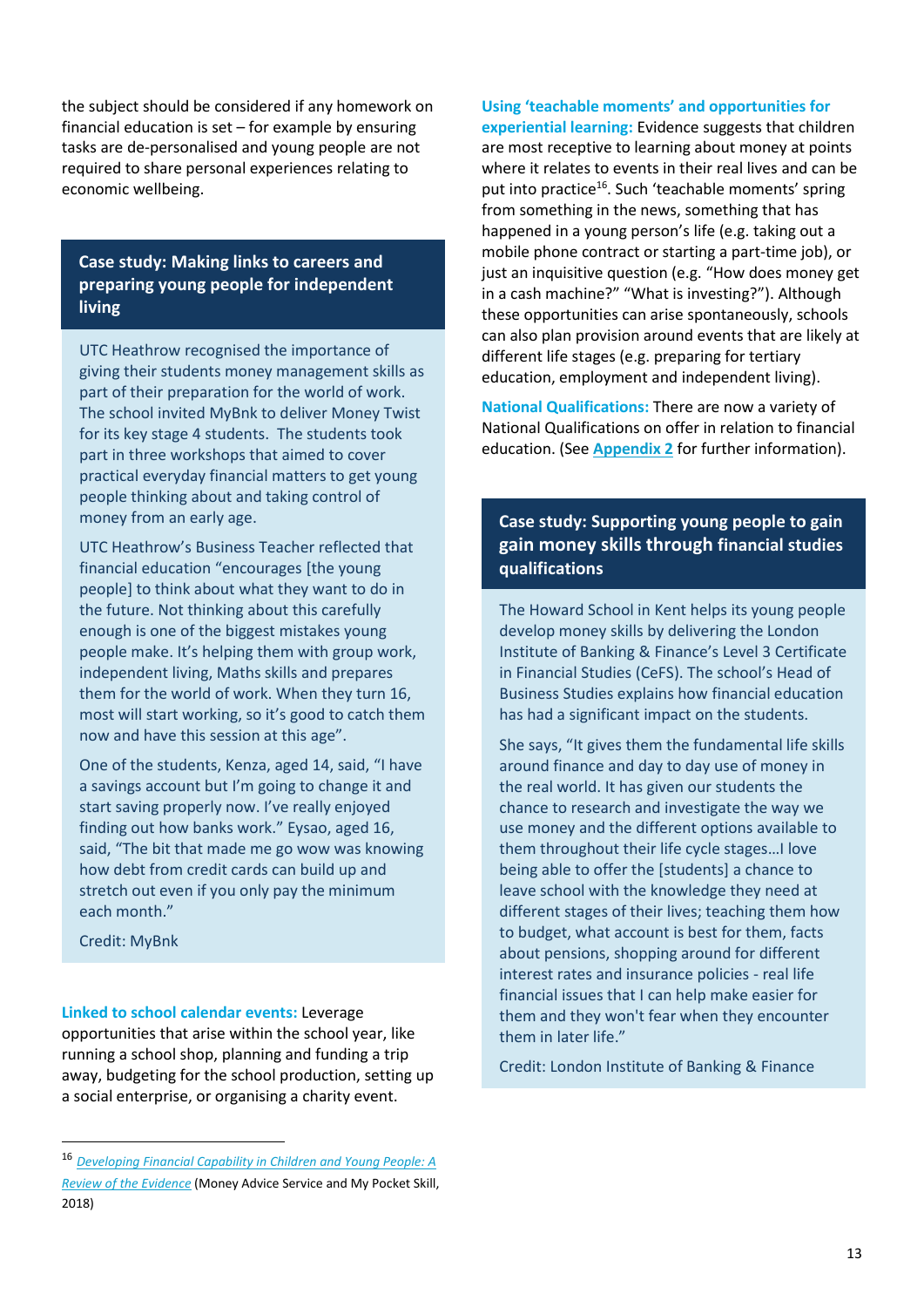### <span id="page-13-0"></span>**Monitor and evaluate provision**

Monitoring and evaluating your financial education provision can help you assess the overall impact and improve student outcomes. It could involve classroom observations, reviews of students' work, or surveys/interviews with staff, students or visiting providers. **[Appendix 1](#page-16-0)** sets out some possible questions to support evaluation, and the [Financial](https://www.young-enterprise.org.uk/teachers-hub/financial-education/resources-hub/financial-education-planning-frameworks/)  [Education Planning Framework](https://www.young-enterprise.org.uk/teachers-hub/financial-education/resources-hub/financial-education-planning-frameworks/) can be used to identify the learning outcomes schools are seeking to achieve.

# <span id="page-13-1"></span>**Engage parents and carers in delivering financial education**

Parental and family engagement is a key factor in helping young people develop good money skills, knowledge and habits. For example, evidence shows that young people are more likely to have good financial capability if their parent or carer: gives them regular money (regardless of the amount); gives them responsibility for saving and spending decisions; discusses where household income comes from and what happens to it; and shows them how to complete money-related tasks<sup>17</sup>. Research also shows that financial education programmes are more likely to have an impact when parents and carers are engaged<sup>18</sup>.

It is therefore important that schools help parents and carers understand the vital role that they can play and engage them in their children's learning about money. Many parents feel that they lack the understanding or confidence to teach their children about money $^{19}$ . Engaging parents can be challenging, and for some parents, money may be a highly sensitive or uncomfortable topic. Gentle encouragement to participate is recommended. Schools can consider reaching out through the school website, emails, newsletters, school apps, social media or networking events.

Suggestions for involving parents and carers include:

- ◼ Providing **practical tips** on how to involve their children in money use and planning, including online (e.g. shopping, examining bills, budgeting) and setting financial goals (e.g. saving for a special purchase or event)
- ◼ Capturing **parent voice** on financial education (e.g. a school-wide survey)
- Involving parents in learning activities around financial education, through **collaborative homework** tasks that encourage discussion about money, and by sharing financial education topic planning, so parents know what is going to be covered
- Signposting to **interventions** to develop parents' own skills around talking to their children about money and money management
- ◼ Hosting an **event** that brings parents and children together to develop financial education
- **Sharing experiences**, effective practice and ideas around financial education with the wider community, including parents.

Some of the resources and support in **[Appendix 2](#page-17-0)** include activities to help parents talk to their children about money, including tips and activities provided by [MoneyHelper.](https://www.moneyhelper.org.uk/en/family-and-care/talk-money/how-to-talk-to-your-children-about-money)

"What has worked when delivering financial education? Having parents on board and linking work in school to children having experience of practical applications at home e.g. bills, banking, shopping budgets"

<sup>17</sup> *CYP Financial Capability – [UK Children and Young People's](https://moneyandpensionsservice.org.uk/2020/01/21/uk-children-and-young-peoples-survey-financial-capability-2019/)  [Survey](https://moneyandpensionsservice.org.uk/2020/01/21/uk-children-and-young-peoples-survey-financial-capability-2019/)* (Money and Pensions Service, 2020); *[Children and Young](https://masassets.blob.core.windows.net/cms/files/000/000/962/original/CYP_Needs_Analysis_final.PDF)  [People and Financial Capability: Needs Analysis](https://masassets.blob.core.windows.net/cms/files/000/000/962/original/CYP_Needs_Analysis_final.PDF)* (Money Advice Service, 2018)

<sup>18</sup> *[Developing Financial Capability in Children and Young People: A](https://masassets.blob.core.windows.net/cms/files/000/001/076/original/Developing_FinCap_in_CYP_–__evidence_analysis_v2.pdf)  [Review of the Evidence](https://masassets.blob.core.windows.net/cms/files/000/001/076/original/Developing_FinCap_in_CYP_–__evidence_analysis_v2.pdf)* (Money Advice Service and My Pocket Skill, 2018)

<sup>19</sup> *CYP Financial Capability – [UK Children and Young People's](https://moneyandpensionsservice.org.uk/2020/01/21/uk-children-and-young-peoples-survey-financial-capability-2019/)  [Survey](https://moneyandpensionsservice.org.uk/2020/01/21/uk-children-and-young-peoples-survey-financial-capability-2019/)* (Money and Pensions Service, 2020)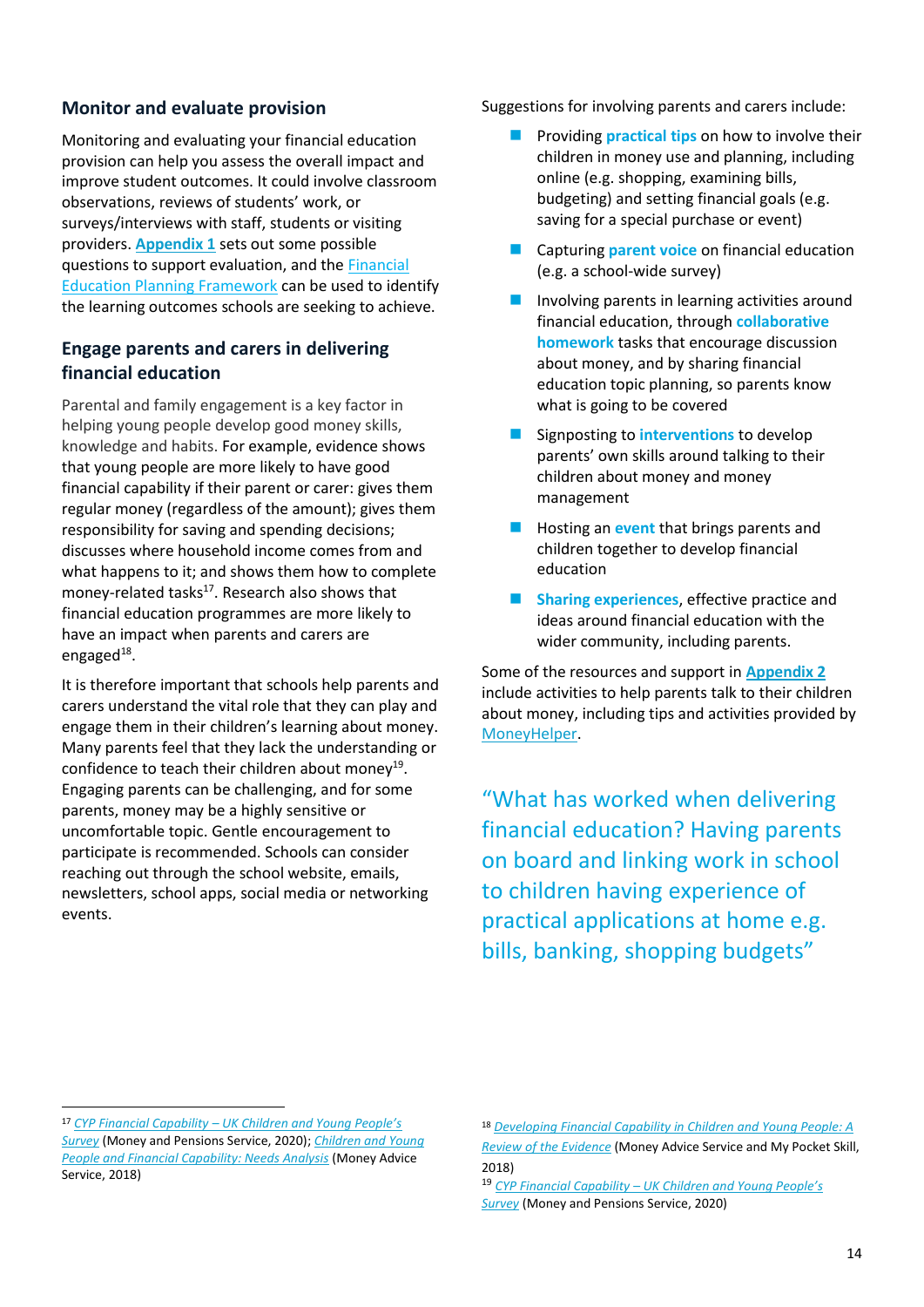# <span id="page-14-0"></span>**Taking the next step: champion financial education and share best practice**

Championing financial education involves helping students, staff, families and the wider community (including other schools, community groups and businesses) to understand its importance. This can often enhance learning and provide local solutions to local problems.

# **Within the school**

Methods of championing to students and staff might include using assemblies, the school intranet, learning awards, staff meetings or training days. Students can become champions themselves, sharing their learning through a newsletter, web page, blog or video. Staff could share research findings, case studies of effective practice from within the school or from other schools, useful tools or tips, evaluation results and success stories.

# **Reaching further**

Getting the local community on board can provide students with real-life contexts, often supporting wider life skills. Potential approaches could include:

- working with others to establish a community vision of financial education, inviting stakeholder representatives (including parents and students) to work together to create a map of local skills, resources and opportunities for your community to help
- $\blacksquare$  sending a periodic newsletter to relevant community groups, sending press releases to local media and using social media to share information and keep people up to date
- $\blacksquare$  presenting to governors or trustees and asking them to use their contacts with the community to support you
- building partnerships, for example: a breakfast meeting for employers or other potential partners to discuss how they could work with your school; establishing links with local banks and credit unions, social enterprises or sports clubs; or inviting community representatives in to support financial education lessons.

# **Case study: Championing financial education and becoming a Centre of Excellence**

A senior school in Yorkshire took part in Young Money's Centre of Excellence in Financial Education programme, achieving Centre of Excellence (CoE) status in 2018. The programme supports schools to develop and implement a sustainable strategy for delivering financial education across the school and to go on to support others. A financial education champion for the school works alongside Young Money to audit provision, receive and deliver staff training and implement measures to deliver financial education within and outside the curriculum. As part of the programme, the school undertook an audit of its subjects, identifying opportunities to strengthen the delivery of financial education through Maths, Economics and PSHE education and make links across the curriculum. It also undertook student voice activities to hear directly from the young people about the financial topics they were keen to learn about.

The school now has a planned approach to the delivery of financial education, embedded throughout the school in both the core curriculum and PSHE. Financial education is overseen by a senior member of staff (a Director of Faculty responsible for a number of subjects including finance), who also ensures the delivery is quality assured and fellow staff are trained and supported. An element of financial education is included in PSHE education for years 7 to 13, and students can access level 2 and 3 finance qualifications through the London Institute of Banking & Finance (LIBF).

As part of the programme, the school has worked with local feeder primary schools, establishing links with the financial education leads in other schools in the area and sharing training and ideas. Looking forward, the school plans to build on these links and to strengthen delivery around the themes of fraud and identity theft.

Credit: Young Enterprise/Young Money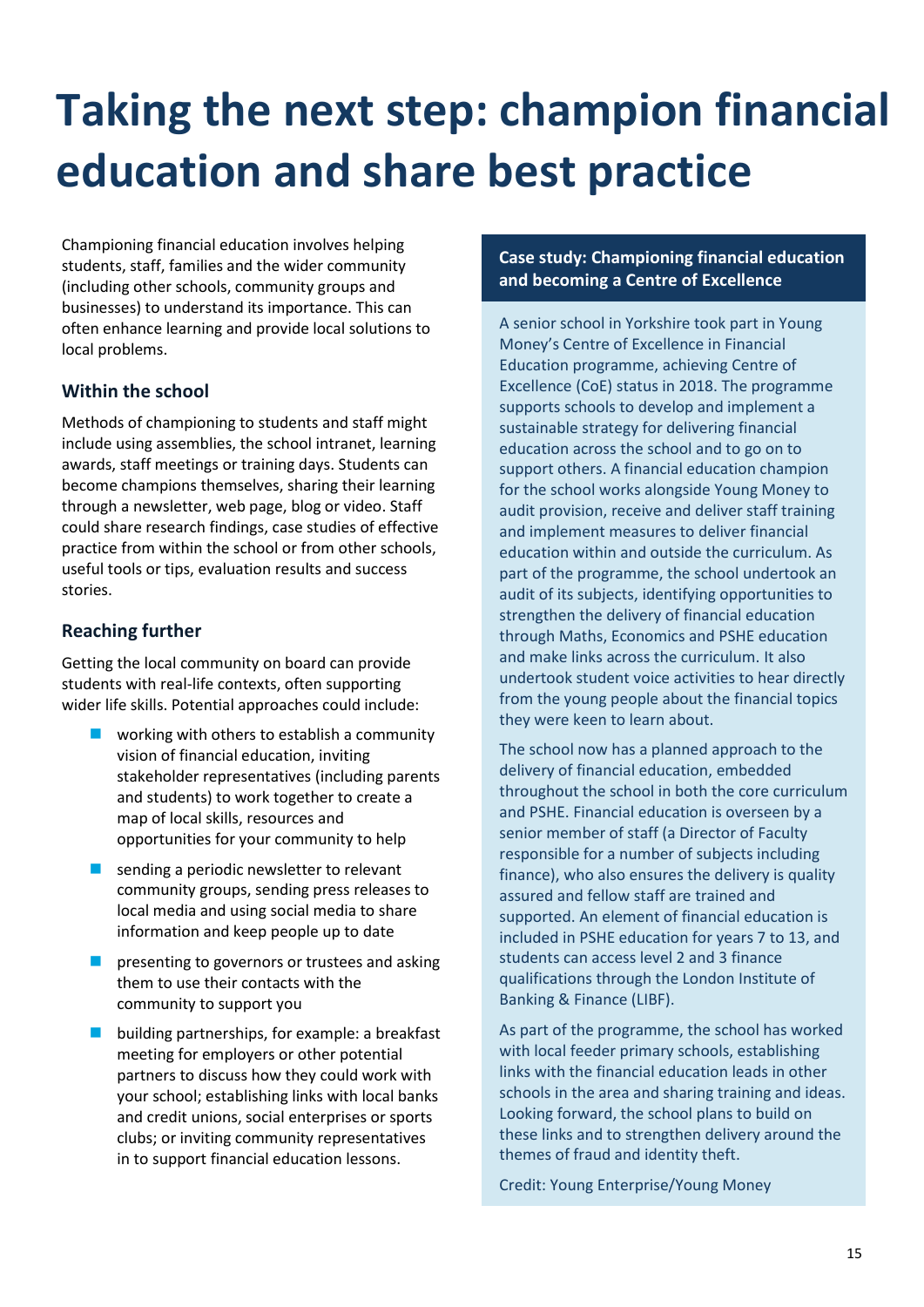# **Sharing best practice**

Schools sharing ideas and effective practice with each other can boost teacher confidence and enhance financial education. Multiple schools can make connections to share good practice or make a joint plan for delivering quality financial education, working through subject coordinator groups, Multi-Academy Trusts and school federations, local authorities, online fora or social media.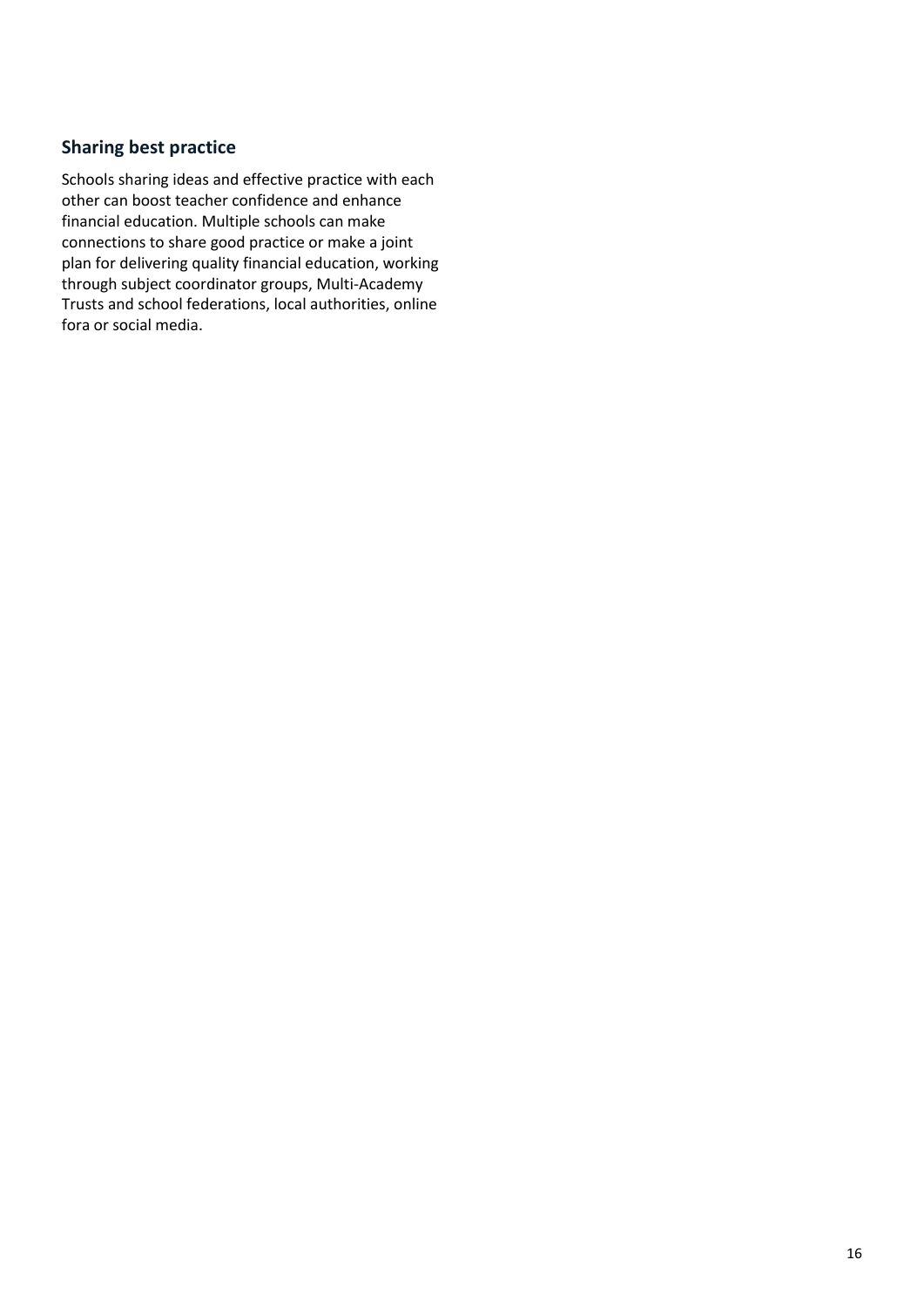# <span id="page-16-0"></span>**Appendix 1: Planning and evaluating your financial education provision**

# **Questions to help you plan**

- 1. What are the financial education learning needs and priorities of students in this school?
- 2. What does our current programme look like in terms of:
	- student knowledge, skills and attitudes
	- **u** progression
	- $\blacksquare$  when it takes place
	- accredited courses
	- $\blacksquare$  teacher skills and confidence
	- $\blacksquare$  links with external providers
	- $\blacksquare$  links with parents and the community?
- 3. Where are the gaps in our current programme?
- 4. How can we build on what we already have for the next planning year?
- 5. What do we need to put in place to achieve our goals?
- 6. Where can we find resources and support?
- 7. What more can we do to champion financial education?
- 8. How can we get better at sharing information about what we do?

# **Questions to help you evaluate a programme, lesson or activity**

- 1. How well were the purposes and intended outcomes met?
- 2. Were there also positive unintended outcomes?
- 3. Did the learning opportunities lead to progress?
- 4. How well were the needs of vulnerable learners met?
- 5. Which teaching methods worked best?
- 6. Which activities and resources were most helpful (including the use of external providers)?
- 7. What issues have arisen and how can you best address these?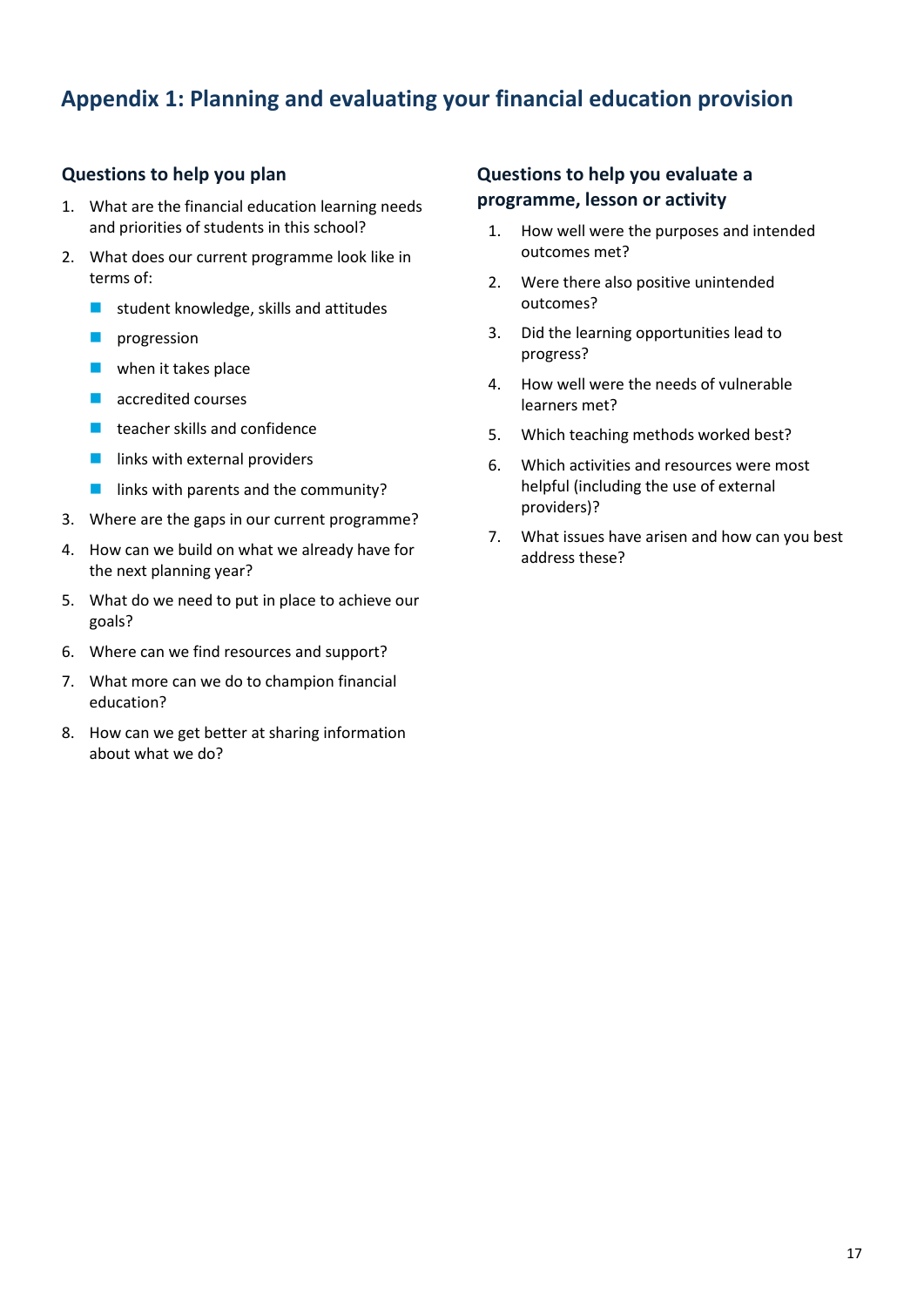# <span id="page-17-0"></span>**Appendix 2: Financial education resources and services**

### **Planning tools**

#### **Financial Education Planning Frameworks**

The Financial Education Planning Frameworks, developed by Young Money and endorsed by the Money and Pensions Service, set out what children and young people might need to know about money, at what age. They can be used to support lesson planning and to consult pupils and students on their own areas of interest. [young-enterprise.org.uk/teachers-hub/ financial-education/resources-hub/financialeducation-planning](https://www.young-enterprise.org.uk/teachers-hub/financial-education/resources-hub/financial-education-planning-frameworks/)**frameworks** 

#### **Economic and Financial Education through Citizenship**

Issue 50 of the Association of Citizenship Teaching's *Teaching Citizenship* includes advice on delivering integrated economic and financial education. This includes a curriculum framework to help teachers think about the opportunities for teaching economic and financial education in Citizenship.

[teachingcitizenship.org.uk/issuu/teaching-citizenship-issue-50-economic-and-financial-education-through](https://www.teachingcitizenship.org.uk/issuu/teaching-citizenship-issue-50-economic-and-financial-education-through-citizenship)[citizenship](https://www.teachingcitizenship.org.uk/issuu/teaching-citizenship-issue-50-economic-and-financial-education-through-citizenship)

#### **PSHE Education Programme of Study, Planning Framework for Pupils with SEND and curriculum audit tools**

The PSHE Association has a number of resources to support planning and auditing. The Programme of Study (key stages 1-5) provides schools with a framework for creating a comprehensive PSHE education programme, including learning about money. The Planning Framework for Pupils with SEND provides a comprehensive PSHE programme for pupils with special educational needs and disabilities in key stages 1-4 in both special and mainstream settings. The curriculum audit tools support schools to map their provision, including for financial education, against statutory guidance for Relationships Education, Relationships and Sex Education and Health education and the Association's [Programme of Study.](https://www.pshe-association.org.uk/curriculum-and-resources/resources/programme-study-pshe-education-key-stages-1%E2%80%935)

[pshe-association.org.uk/curriculum-and-resources/resources/programme-study-pshe-education-key-stages-1-5](https://pshe-association.org.uk/curriculum-and-resources/resources/programme-study-pshe-education-key-stages-1%E2%80%935) [pshe-association.org.uk/curriculum-and-resources/resources/pshe-education-planning-framework-pupils-send-key](https://pshe-association.org.uk/curriculum-and-resources/resources/pshe-education-planning-framework-pupils-send-key) [pshe-association.org.uk/curriculum-and-resources/resources/curriculum-audit-spreadsheets](http://www.pshe-association.org.uk/curriculum-and-resources/resources/curriculum-audit-spreadsheets)

#### **Resources to help you deliver financial education in the classroom**

#### **Find resources with the Financial Education Quality Mark**

The Financial Education Quality Mark, funded by the Money and Pensions Service, helps teachers identify resources that have been quality assured for their educational value and financial accuracy. You can find resources with the Quality Mark on Young Money's Resource Hub. There are lesson plans, worksheets, videos and games for all ages covering a range of money topics, including for children and young people with additional needs. You can also find additional guidance on incorporating financial education into Maths, Citizenship, PSHE education, careers and other areas of learning.

[young-enterprise.org.uk/teachers-hub/resources](http://www.young-enterprise.org.uk/teachers-hub/resources) 

Take a look at these free resources to get you started.

#### **Anti-Fraud Lesson Plans**

Four Anti-Fraud Education lesson plans with accompanying resources for 11 to 16 year olds, developed by Cifas. The resources introduce students to the concept of fraud and the importance of digital literacy and data protection and help them to develop skills to protect their personal data, critically evaluate online content and identify scams. [cifas.org.uk/insight/public-affairs-policy/anti-fraud-lesson-plans](https://www.cifas.org.uk/insight/public-affairs-policy/anti-fraud-lesson-plans)

#### **Barclays LifeSkills**

Free, curriculum-linked financial education lessons, tailored for age groups from 7 to 18 years, including resources specifically for young people who have experienced care. The interactive lessons cover topics from budgeting,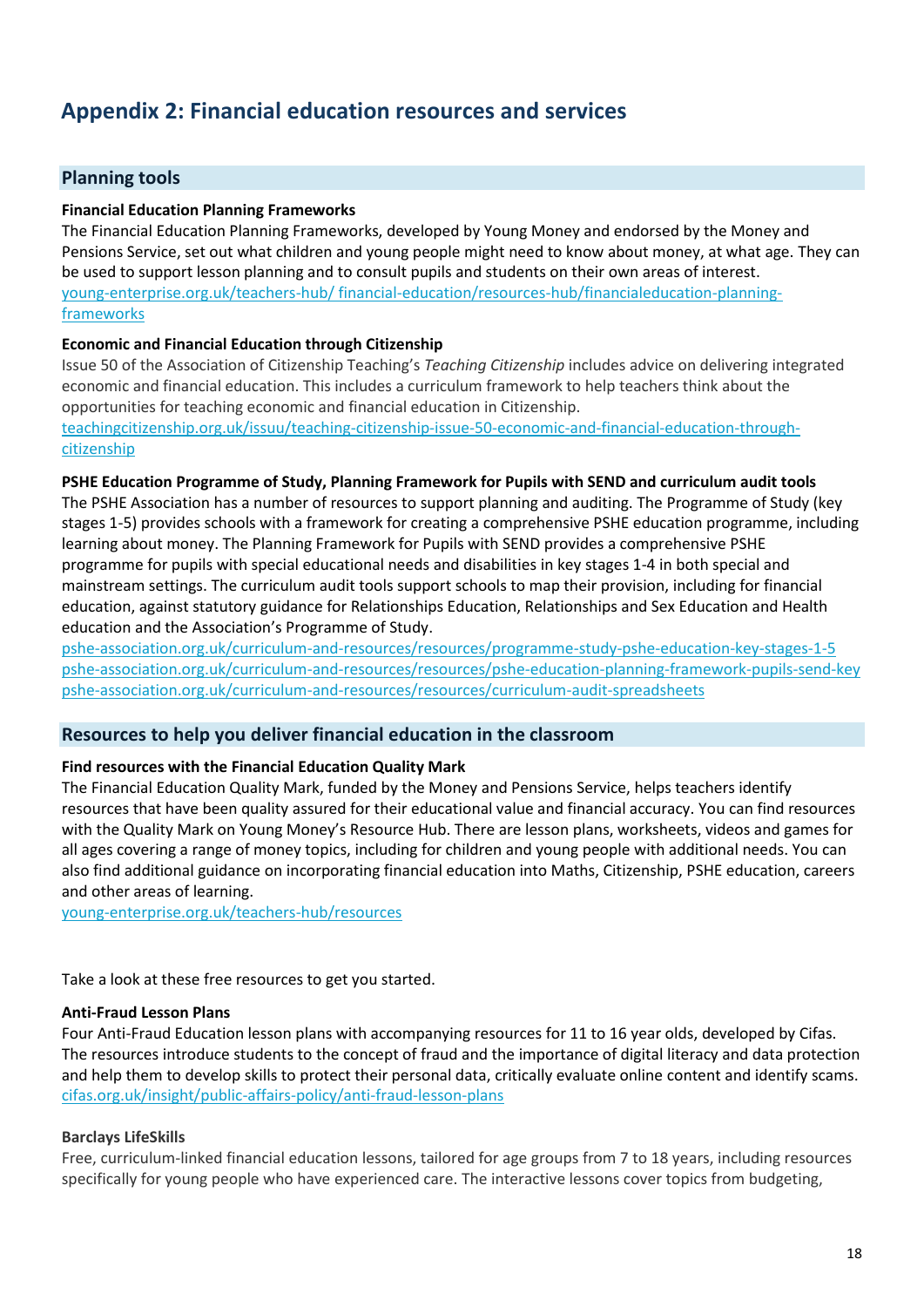saving, understanding needs and wants through to recognising fraud, interpreting payslips and planning for financial independence. [barclayslifeskills.com](http://www.barclayslifeskills.com/) 

#### **Citizenship key stage 3 resource – How can we manage money well?**

Six lessons, created by the Association of Citizenship Teaching for Oak Academy, covering money-related learning as part of the key stage 3 Citizenship curriculum. Includes videos, presentations, quizzes and worksheets. [teachers.thenational.academy/units/how-can-we-manage-money-well-f885](https://teachers.thenational.academy/units/how-can-we-manage-money-well-f885)

### **EconoME**

Four lessons designed to help young people, aged 11 to 16, develop greater economic awareness and the analytical skills to make informed decisions. The programme includes lesson plans, worksheets and short introductory videos from Bank of England economists.

[bankofengland.co.uk/education/econome](http://www.bankofengland.co.uk/education/econome) 

#### **EVERFI**

Free interactive online financial education modules plus classroom activities and worksheets covering topics from foundational financial literacy concepts like budgeting, saving and income to understanding the economy and planning your financial future. Three courses: Vault for ages 9 to 11, Thrive for ages 12 to 16 and Aspire for ages 14 to 16.

[everfiteachers.co.uk/register](https://platform.everfi.net/new_registration?role=teacher) 

#### **Lloyds Bank Academy**

Session packs to help improve the financial capability skills and wellbeing of children and young people aged 5 to 16. Each pack includes the resources needed to run one-to-one or group sessions, along with advice for running sessions virtually.

[lloydsbankacademy.co.uk/financial-skills/fivesixteen](https://www.lloydsbankacademy.co.uk/financial-skills/five-sixteen/)

#### **NatWest MoneySense**

Free financial education programme for 5 to 18 year olds. The programme includes support for teachers to help their class learn about money, with free lesson plans, activity sheets, videos and interactive activities linked to the curriculum, including differentiated resources for students with additional needs. [mymoneysense.com](https://natwest.mymoneysense.com/home/)

#### **My Money Week**

A national activity week for primary and secondary schools, run by Young Money in June, that provides an opportunity for children and young people to gain money skills, knowledge and confidence. [young-enterprise.org.uk/teachers-hub/financial-education/financial-education-programmes/my-money-week](https://www.young-enterprise.org.uk/teachers-hub/financial-education/financial-education-programmes/my-money-week/)

#### **Spending Sense**

Financial education resource aimed at supporting young people aged 11 to 16 with mild to moderate special educational needs.

[young-enterprise.org.uk/resources/spending-sense-special-needs-resource/](http://www.young-enterprise.org.uk/resources/spending-sense-special-needs-resource/)

#### **The London Institute of Banking & Finance**

Free financial education resources on the background of money and how to manage personal finance, including tax, savings, loans, borrowing and more. [libf.ac.uk/study/financial-education/freefinancial-education-resources](https://www.libf.ac.uk/study/financial-education/free-financial-education-resources) 

#### **Your Money Matters**

Young Money's financial education textbook for young people aged 14 to 16, with information and activities on spending and saving, borrowing, debt, insurance, student finance & future planning. [young-enterprise.org.uk/resources/your-money-matters-financial-education-textbook](http://www.young-enterprise.org.uk/resources/your-money-matters-financial-education-textbook/)

You can also get additional ideas and guidance from relevant subject associations. For example: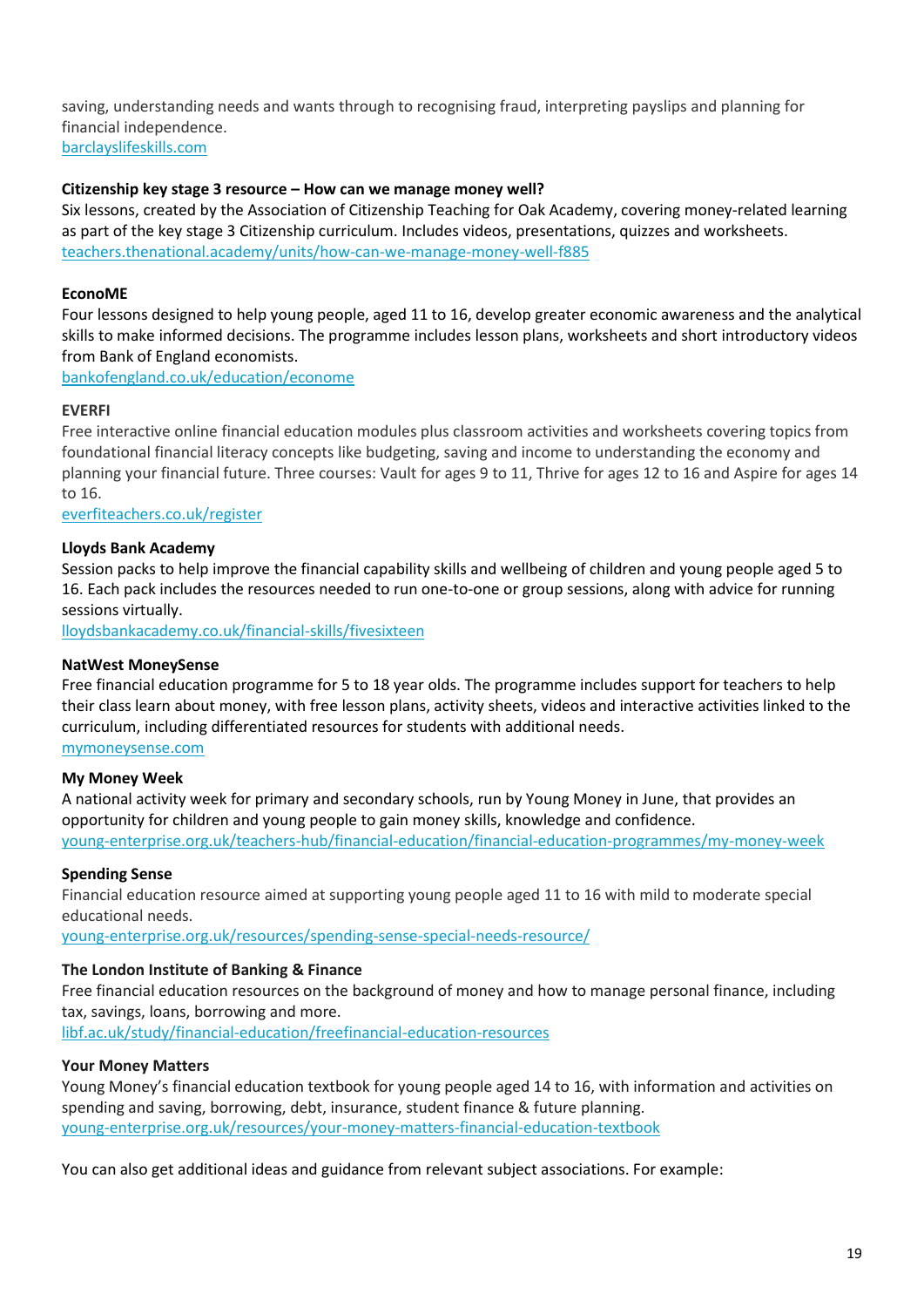- **The Association for Citizenship Teaching (ACT)** provides advice, training, conferences and resources to support the provision of quality Citizenship education, which includes the teaching of economic and financial education. [teachingcitizenship.org.uk](http://www.teachingcitizenship.org.uk/)
- **The PSHE Association** is the national body for personal, social, health and economic (PSHE) education the curriculum subject covering economic wellbeing, relationships, health and careers – supporting schools and teachers with resources, training, advice and guidance. pshe-association.org.uk

### **Financial education workshops, qualifications and training**

Financial education experts can provide extra support, delivering workshops or qualifications for your students as well as teacher training. Some organisations can link you up with volunteers in your local community. Take a look at what these providers have to offer.

#### **NatWest MoneySense**

Teacher-led workshops to help 5 to 18 year olds learn about money, with video support from a bank employee volunteer.

#### [mymoneysense.com](https://natwest.mymoneysense.com/home/)

#### **MyBnk**

A range of financial education programmes for 5 to 25 year olds, including those with additional needs, that aim to bring money to life and help young people make informed choices. Workshops cover saving, budgeting, debt, independent living, and public and student finance.

[mybnk.org/our-work/financial-education](http://www.mybnk.org/our-work/financial-education)

#### **Santander MoneyWise**

Hour-long interactive workshops to help young people develop financial knowledge and skills, led by bank employee volunteers for students aged 8 to 19 years. To find out more or book a workshop, get in touch at [community@santander.co.uk.](mailto:community@santander.co.uk)

#### **The Money Charity Workshops**

Interactive workshops for young people aged 11 to 19, delivered in schools and colleges. Workshops cover the essentials of staying on top of money, including using money to achieve goals, savings, tax, how to read a payslip, and understanding credit and financial products.

[themoneycharity.org.uk/workshops-training/schools-colleges](http://www.themoneycharity.org.uk/workshops-training/schools-colleges)

### **The London Institute of Banking & Finance**

A range of Level 1 to 3 qualifications and e-learning programmes to help students, including those with additional needs, improve their financial knowledge and confidence.

[libf.ac.uk/study/financial-education/qualifications](http://www.libf.ac.uk/study/financial-education/qualifications)

### **Young Money training, advice and Centres of Excellence programme**

Financial education training and advice for teachers and other practitioners, including those working with young people with special educational needs. Young Money also delivers the Centres of Excellence in Financial Education programme which recognises and rewards schools who are committing to excellence in financial education within their own setting and beyond.

[young-enterprise.org.uk/teachers-hub/financial-education/support-training](http://www.young-enterprise.org.uk/teachers-hub/financial-education/support-training) [young-enterprise.org.uk/centres-of-excellence](https://www.young-enterprise.org.uk/centres-of-excellence/)

### **Engaging parents and carers**

Parents and carers can help their children develop good money skills and habits. You can encourage your school community to talk money at home and share resources that can help.

**MoneyHelper** tips on how to talk money with children and young people of all ages. [moneyhelper.org.uk/en/family-and-care/talk-money/how-to-talk-to-your-children-about-money](https://www.moneyhelper.org.uk/en/family-and-care/talk-money/how-to-talk-to-your-children-about-money)

**NatWest MoneySense** for parents, with activities, games and videos for 5 to 18 year olds. [mymoneysense.com](https://natwest.mymoneysense.com/home/)